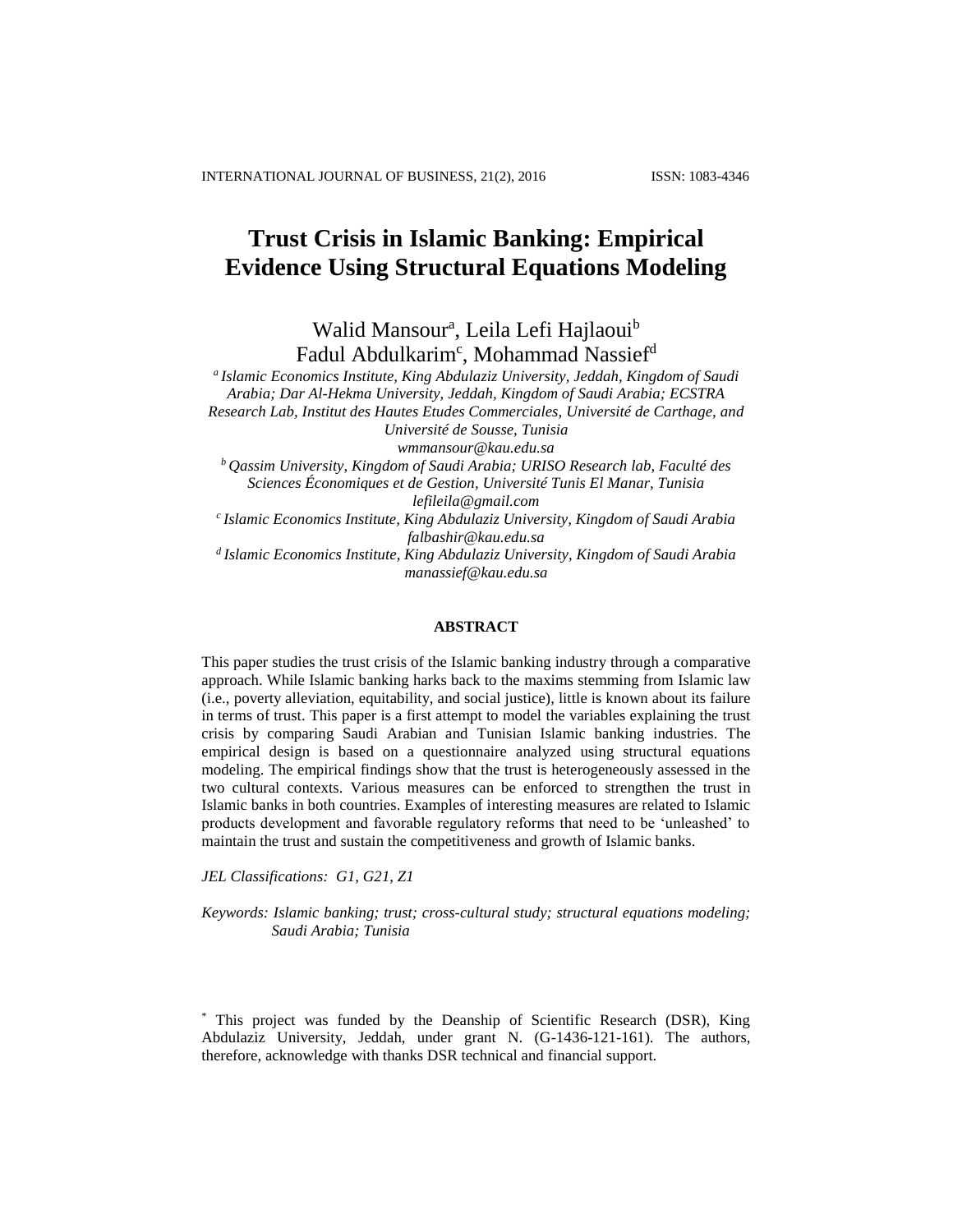# **I. INTRODUCTION**

Although the Islamic financial system is still in its embryonic stage, Islamic banks are growing at a high, steady rate. The financial instruments and services of Islamic banks are gaining popularity<sup>1</sup> despite the legal environments that are not heavily supportive in all marketplaces. Although the fraction of the Islamic industry's assets that are compliant to *shari'ah* (Islamic law) relatively to some of the largest banks in the world (e.g., Citigroup, HSBC, Barclays Bank, BNP Paribas) is very small, it is growing rapidly (Ariss, 2010). Chapra (2012) argues that Islamic banks must collect resources from a large scale and make them available to a larger scale such that social problems like poverty and unemployment can be alleviated.

The financial instruments and services offered by Islamic banks should hypothetically be in line with the maxims of *shari'ah*. Indeed, such instruments could be legally tradable only when they are free of *riba*<sup>2</sup> (i.e., usury or interest), do not contain *gharar* (complexity and/or information asymmetry), *maysir* (gambling), and are *halal* (i.e., permissible). The specificities of Islamic banks' instruments and services are supposed to have a social responsibility in terms of poverty alleviation and economic welfare.

The review of previous studies related to Islamic banking reveals three approaches. The first approach is based on the comparison between Islamic and conventional banks (Chong and Liu, 2009; Ariss, 2010; Al-Ajmi et al*.,* 2011). The second approach explores the analysis of Islamic finance's tradable instruments (e.g., Ebrahim and Rahman, 2005; Bouchard, 2009; Walkshäusl and Lobe, 2012). The third approach deals with regulation and institutional issues (Karim, 2001; El-Hawary et al., 2007).

The success of financial institutions depends, among other factors, on the degree of trust, either interpersonal or institutional (Gatfaoui, 2003). Several dimensions exist in the literature (Moorman and Zaltman, 1992): (i) cognitive (trust): when the trust is based on the knowledge of others; (ii) affective (confidence): when it is based on feelings toward others; (iii) conative (reliance): when it is part of organizational routines (Pluchart, 2010). The latter dimension of trust is designed as a process (Levicki and Bunker, 1996) which is sequential and represents "the expectations that are within a community governed by an honest and cooperative regular behavior, based on shared standards by other members" (Fukuyama, 1994).

Several studies focused on explaining the process of building a strong trust in financial institutions. However, very few studies were interested in the process and the corresponding determinants of losing trust in the case of Islamic banks. In fact, Ajili and Ben Gara (2013) argue that loosing trust in Islamic banks can be explained in terms of a weak legal framework, the fear of Islamic connotation activities, the low adaptation of customers with Islamic financial products, the lack of information and the lack of specialists/experts in the Islamic finance industry.

There are no previous studies that investigated the assessment of Islamic banks trust from the perspective of two different cultural environments, namely the Saudi Arabian and Tunisian contexts. Indeed, the study of trust in Islamic banks in Saudi Arabia and Tunisia is appealing for at least two reasons. First, Islamic banking is more anchored in Saudi Arabia's financial system since almost all Saudi banks offer Islamic financial products and services. Second, the sensitivity of Saudi customers and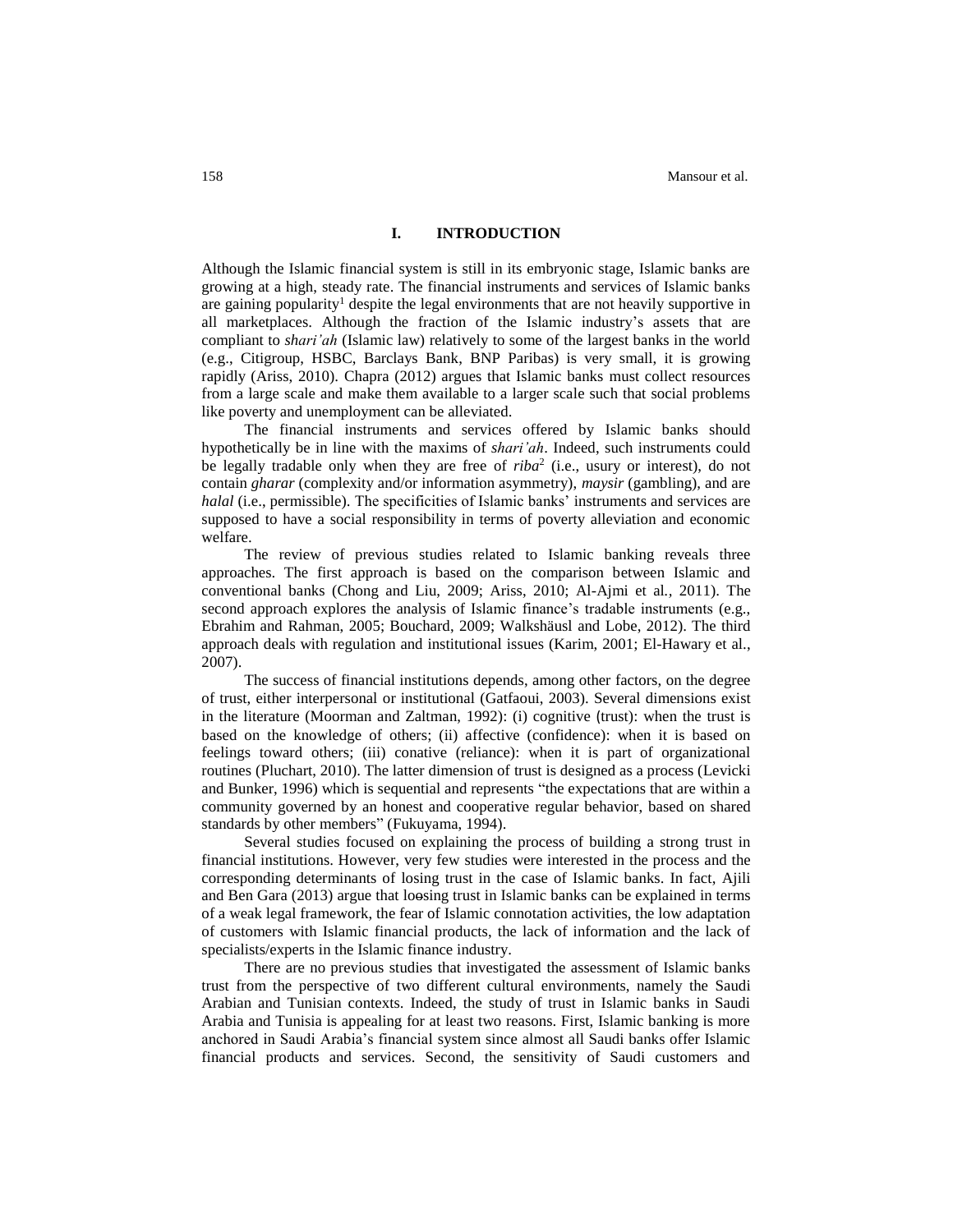businesses is higher relatively to the sensitivity of Tunisian customers and businesses since the latter have a tighter access to a smaller array of Islamic financial instruments and services.

The research question of this article can be expressed as follows: do customers trust in Islamic banks? There are three main objectives of this article, namely (i) studying the conceptual differences between Islamic and conventional banks, (ii) determining the trust antecedents and facets in Islamic banks and (iii) explaining the reasons of losing trust in Islamic banks in different cultural contexts.

In order to explore our research question and reach the stated research objectives, we adopt a research methodology based on a questionnaire and uses structural equations modeling. The major results show a variety of implications. For example, we show that the Saudi customers' trust is less sensitive to the costs of Islamic products and services than the Tunisian customers' trust. In addition, the customers in both countries seem to be aware of the supplementary legal considerations that need to fosterer to increase their trust.

The remaining of this paper is organized as follows. Section II presents the conceptual background and develops the hypotheses. Section III discusses the research methodology. Section IV presents the data and explains the results. Section V concludes.

# **II. CONCEPTUAL BACKGROUND AND HYPOTHESES DEVELOPMENT**

#### **A. Some Underpinnings on Islamic and Conventional Banks**

Over the last 40-plus years, the Islamic banking industry had grown at a rate of 15 percent (Beng, 2004; Aggarwal and Yousef, 2000; Khan, 2010). Iqbal (2001) claims that the total deposits during 1990-94 grew at an annual rate of 8.8 percent. According to the World Islamic Banking Competitiveness Report<sup>3</sup> 2014-15, various aspects characterize the Islamic banking industry. Some of these aspects include the following: - the international Islamic banking assets with commercial banks set to exceed US\$778b in 2014; - the global profit pool of Islamic banks is set to triple by 2019; - Islamic banks in Saudi Arabia, Kuwait and Bahrain represent more than 48.9%, 44.6% and 27.7% market share respectively.

The financial instruments and services of Islamic banks are gaining popularity despite the legal environments that are not heavily supportive. The Islamic financial system stems from *shari'ah*'s maxims and principles aiming at preserving social justice, equity, and economic welfare. Furthermore, the modern studies of *shari'ah* focus on its close enforceability in business practice in terms of spurring entrepreneurship, fair commercial and financial transactions, efficient financing tools, and protection of property rights.<sup>4</sup>

The most important *shari'ah*'s maxim is the prohibition of *riba* (i.e., interest or usury). Islamic banks generate returns to their depositors in terms of profitability of the projects in which their funds are invested. Rammal and Zurbruegg (2007, p. 66) maintain that "since Muslims cannot receive or pay interest, they are unable to conduct business with conventional banks. To service this niche market, Islamic financial institutions have developed a range of halal interest-free financing instruments that conform to *shari'ah* ruling, and therefore are acceptable to their clients."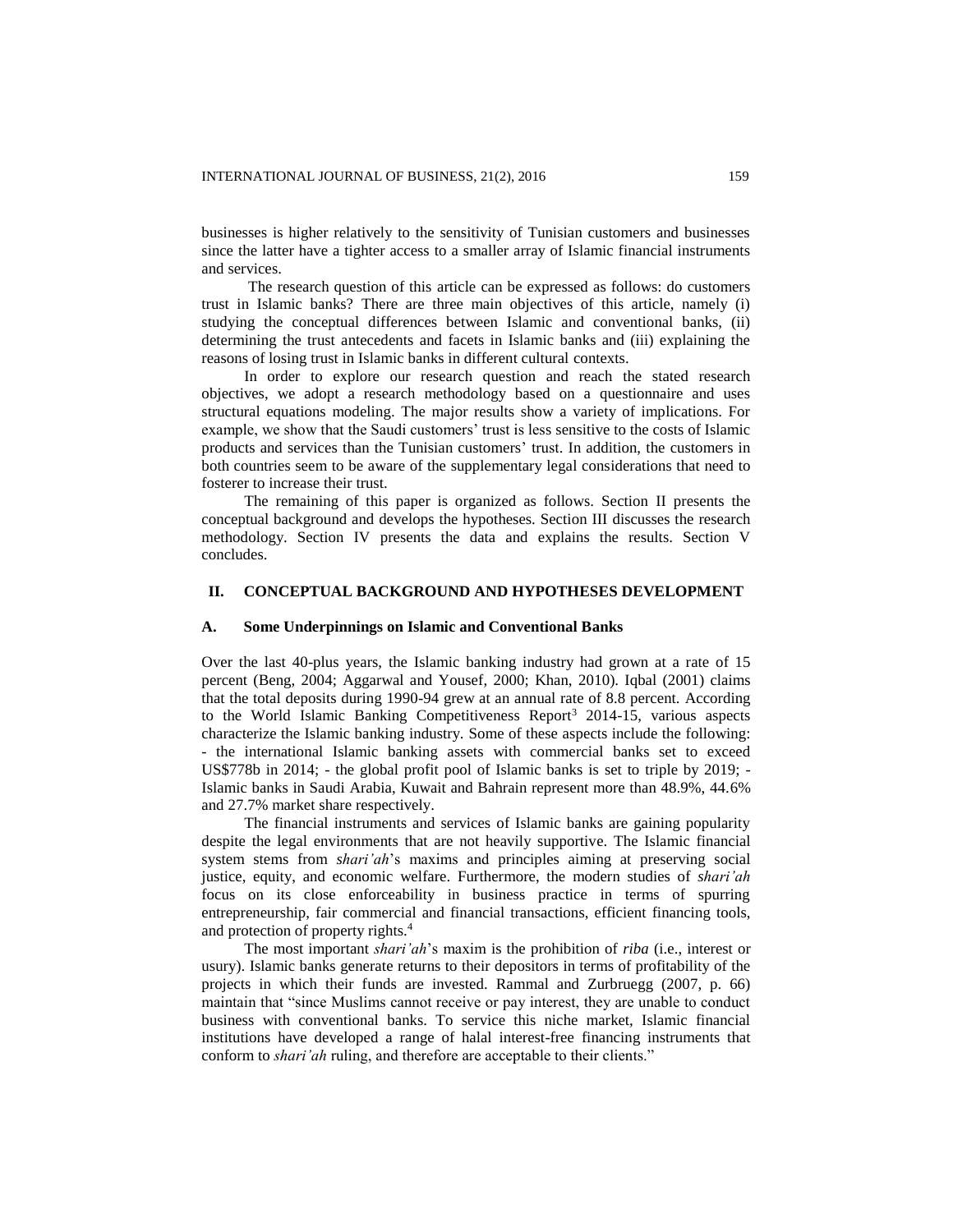The Islamic banks' financial instruments and services should hypothetically be in line with the maxims of *shari'ah*. Indeed, such instruments and services could be legally tradable only when they are free from *riba*, do not contain *gharar* (complexity and/or information asymmetry), *maysir* (gambling), and are *halal* (i.e., permissible). Alongside with these features, these instruments and services should have some social responsibility in terms of poverty alleviation and economic welfare. The activity of Islamic banks should furthermore be ethically appealing to individuals and companies (Mansour et al., 2015-a).

Bedoui and Mansour (2015) show that the standard financial performance must not dominate all objectives since supplementary objectives must be taken into account. The authors propose a Pentagon-shaped structure of performance that stems from *maqasid al-shari'ah* (i.e., objectives of Islamic law). They show that the performance of Islamic banks has several attributes and is not limited to the financial dimension. Indeed, their main theoretical result is that an Islamic bank that maximizes its financial profitability at the expense of the other objectives is poorly performing from the perspective of *maqasid al-shari'ah*.

Table 1-a gives some insights about the baseline differences between Islamic banks and their conventional counterparts on the basis of the following criteria: foundation, objectives, interest payment, incentive-driven problems, socially-oriented vision, risk-sharing and profit distribution. The comparison of both types of banks shows sheer evidence that they are different on many grounds. Banning the trading of financial instruments involving interest is the heart of conflict between Islamic and conventional banks. Schoon and Nuri (2012, p. 31) maintain that "people have devised ways to evade the prohibition on interest by applying, for example, partnership contracts which were allowed as long as the lender would assume some risk for which he would be entitled to a share of the profit. Contracts for the sale of goods on a deferred payment were equally permitted due to the fact that they were based on a trade."

Although Islamic banks first appeared and propelled in the Muslim World, some conventional banks in OECD countries (e.g., HSBC's HSBC Amanah Finance, Citibank's Citi Islamic Bahrain, and JP Morgan) provide Islamic financial instruments and services through Islamic windows. While there are various products traded by Islamic banks, the most known are *de jure* based on the principle of profit-and-loss sharing (PLS principle). The popular financial instruments based on the PLS principle are *mudarabah* (finance trusteeship) and *musharakah* (equity partnership) and PLS sharing accounts to individual customers. The PLS-based arrangements are theoretically appealing. However, several recent studies (e.g., Khan, 2010) show that Islamic banks' participation in these instruments is very low since they are reluctant to get involved owing to the corresponding high risk of the PLS-financed projects, Islamic banks' low appetite for risk, and the related monitoring costs (Archer and Abdel Karim, 2007). In addition, the depositors of Islamic banks are not willing to take risks due, inter alia, to the low level of transparency in the banking system. Although the PLS principle is appealing, Islamic banks may find it difficult to attract depositors as well as businesses, which may cast doubt on the effectiveness of the 'Islamicity' of their business operations.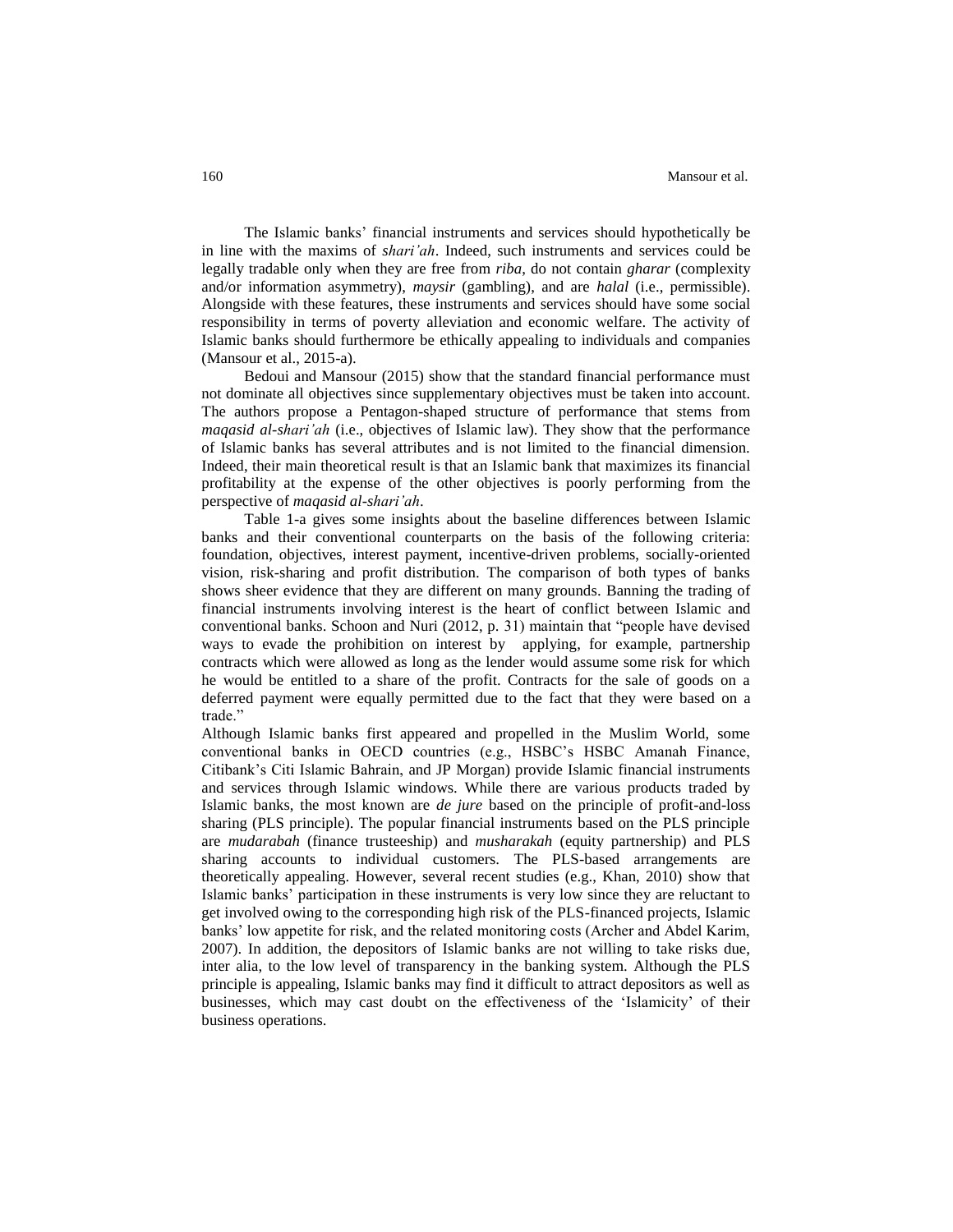# INTERNATIONAL JOURNAL OF BUSINESS, 21(2), 2016 161

|                 | A comparison between Islamic and conventional banks (Source: Adapted from Majdoub et al. (2016)) |                               |                          |                              |                                                |                             |  |  |
|-----------------|--------------------------------------------------------------------------------------------------|-------------------------------|--------------------------|------------------------------|------------------------------------------------|-----------------------------|--|--|
| Type of<br>Bank | Foundation                                                                                       | Objectives                    | <b>Interest Payments</b> | Incentive-driven<br>Problems | Risk sharing and<br><b>Profit Distribution</b> | Socially-oriented<br>Vision |  |  |
|                 |                                                                                                  |                               |                          |                              |                                                |                             |  |  |
| Islamic         | Operations are                                                                                   | The objectives                | Interest is the heart    | Islamic banks                | The return of                                  | The primary aim is to       |  |  |
|                 | based on the                                                                                     | should stem from              | of conflict between      | suffer from                  | Islamic banks must                             | serve the general           |  |  |
|                 | axioms and                                                                                       | magasid al-shari'ah           | Islamic and              | incentive                    | be generated from                              | interest in equitably       |  |  |
|                 | principles                                                                                       | ( <i>i.e.</i> , objectives of | conventional banks.      | problems.                    | risk sharing among                             | growing the economy.        |  |  |
|                 | stemming from                                                                                    | Islamic law). Ibn             | Money cannot be          | Islamic financial            | the contracting                                | The best-known tool         |  |  |
|                 | the two sources of                                                                               | Ashour (1945) notes           | rented out to            | engineering with             | parties. Equity-like                           | is Zakah, which             |  |  |
|                 | shari'ah: Qur'an                                                                                 | two general aspects           | generate a return. It    | its foremost PLS             | Islamic financial                              | contributes to poverty      |  |  |
|                 | (Muslims' Holy                                                                                   | of magasid al-                | is only a commodity      | principle                    | contracts ( <i>i.e.</i> ,                      | alleviation and social      |  |  |
|                 | Book) and                                                                                        | <i>shari'ah</i> : promoting   | for exchange             | endeavors to                 | musharakah,                                    | equity. People with         |  |  |
|                 | Sunnah (Prophet                                                                                  | welfare ( <i>jalb al-</i>     | purposes. A bank         | alleviate these              | mudharbah)                                     | excess savings pay          |  |  |
|                 | Muhammad's                                                                                       | <i>masalih</i> ) and          | cannot charge pre-       | problems.                    | illustrate this                                | Zakah to poor people        |  |  |
|                 | practice).                                                                                       | avoiding evils ( <i>dar'a</i> | determined financial     |                              | principle.                                     | and/or entrepreneurs        |  |  |
|                 |                                                                                                  | al-mafasid).                  | fees on loanable         |                              |                                                | with innovative ideas       |  |  |
|                 |                                                                                                  |                               | funds.                   |                              |                                                | but with no funds.          |  |  |
| Conventional    | Operations are                                                                                   | The objectives of the         | Conventional banks       | Information                  | The pivotal function                           | Conventional banks          |  |  |
|                 | based on                                                                                         | financial                     | charge interest          | asymmetry                    | is to lend money                               | focus on credit             |  |  |
|                 | manmade                                                                                          | intermediation stem           | irrespective of the      | impairs the                  | and get it back with                           | worthiness in               |  |  |
|                 | microeconomic                                                                                    | from shareholder              | future cash flow         | contracting                  | pre-determined                                 | managing the debtor-        |  |  |
|                 | principles of                                                                                    | profit maximization.          | streams the project      | relationship and             | conditions in terms                            | creditor relationship       |  |  |
|                 | utility                                                                                          | Trading complex               | will generate. In the    | affects the                  | of an interest rate,                           | and place less              |  |  |
|                 | maximization.                                                                                    | financial instruments         | extreme case of          | bank's ability to            | maturity, and                                  | emphasis on project         |  |  |
|                 | The products,                                                                                    | can be harmful to the         | default, a bank has      | generate profits             | coupon payments.                               | valuation and future        |  |  |
|                 | instruments, and                                                                                 | economy as a whole            | the right of             | and raise funds.             | The firm bears all                             | outcomes for the            |  |  |
|                 | services are                                                                                     | in terms of value and         | foreclose, as a non-     | Banks must pay               | risk and must repay                            | society. Goals such as      |  |  |
|                 | derived from                                                                                     | job destruction.              | residual claimant.       | a premium to                 | the bank                                       | poverty alleviation,        |  |  |
|                 | profit                                                                                           |                               |                          | obtain external              | irrespective of the                            | ethical investments,        |  |  |
|                 | maximization.                                                                                    |                               |                          | funds, which                 | future cash flow                               | social equity, and          |  |  |
|                 |                                                                                                  |                               |                          | affects                      | streams.                                       | economic welfare are        |  |  |
|                 |                                                                                                  |                               |                          | profitability.               |                                                | not paramount.              |  |  |

**Table 1-a**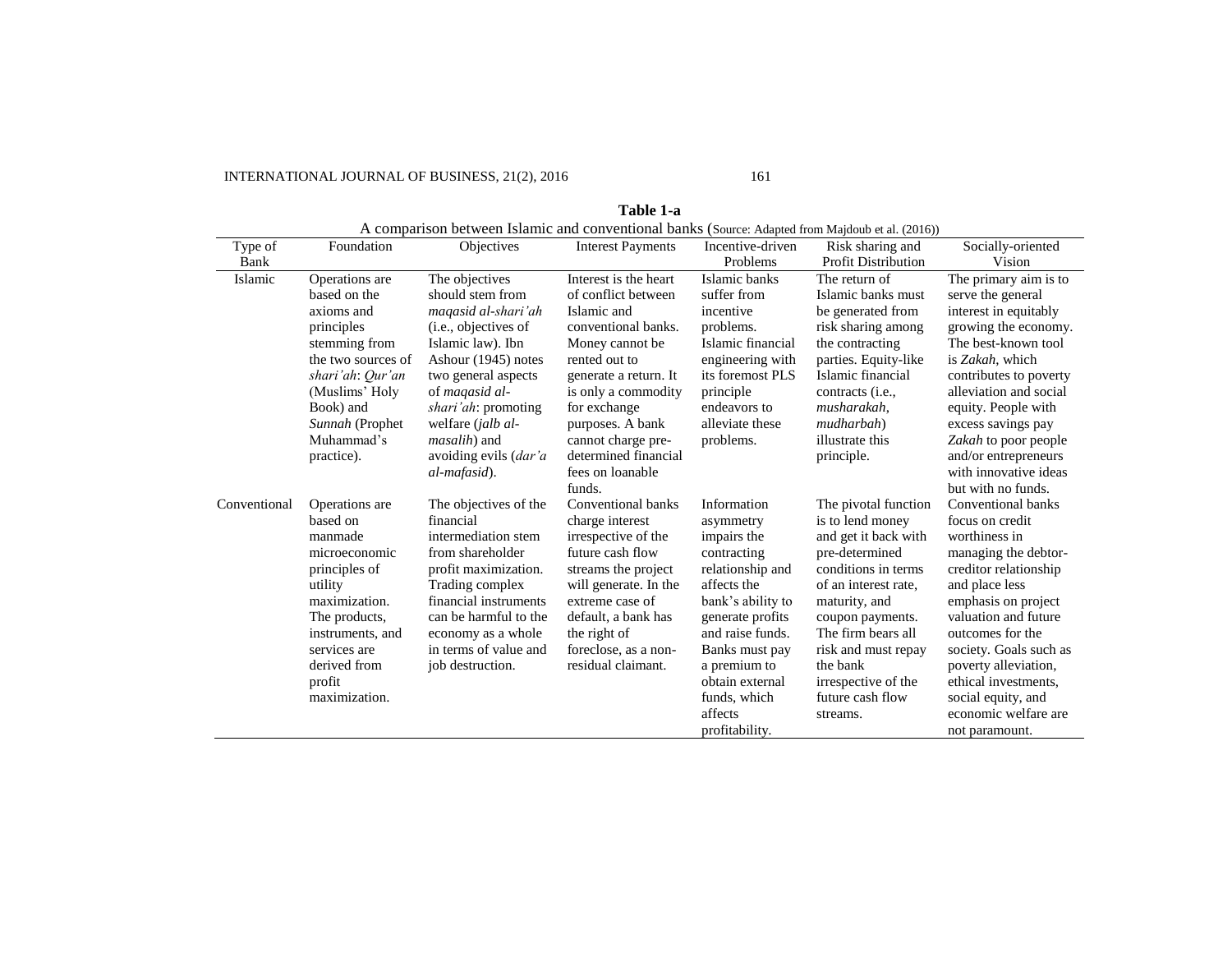Mansour et al. (2015-a, p.51) investigate the extent to which Islamic banks' traded financial instruments are ethical. The authors conclude that "the practice of Islamic banking misrepresents Islam and does not contribute to solve social problems. The interaction between *maqasid al-shari'a* (objectives of Islamic law) and *qiyas* (deductive analogy) provides a supplementary tool for interpreting the failure of the prior in terms of the practical misuse of the latter by Islamic banks. This essay provides an interpretive approach to the current debate about why Islamic banking has failed and suggests ways to move cautiously in the future."

The failure of Islamic banks is engendered by the misrepresentation of *maqasid al-shari'ah* in practice (Chapra, 2012). Indeed, most of Islamic banks in the world either chosen willingly or were forced (i.e., for profitability purposes) to not be 'fully' compliant to *shari'ah*. Khan (2010) concludes that Islamic banks follow *shari'ah* in a 'disguised' way. The misrepresentation distorted the vision of Islam and brought forth a trust crisis between Islamic banks and their individual customers and businesses. Indeed, the trust of businesses and individual customers towards Islamic banks has been impaired. Recent studies (e.g., Habib, 2011-b; Dusuki, 2010; Dusuki and Abdullah, 2007) show that there is distortion in the vision of *maqasid al-shari'ah*.

As claimed in the legendary treatise of Al-Ghazali (1109/1937), the vision of *maqasid al-shari'ah* brings benefits, justice, and equitability to individuals and society as a whole. The financial innovations that are traded in modern Islamic financial markets are supposed to achieve such goals. However, recent studies (e.g., Dusuki (2010)) document that the financial innovations that are compliant to *shari'ah* brought forth several controversies. Indeed, Dusuki (2010, p. 204) that "some innovations which try to achieve the same economic outcome like conventional instruments distort the vision of Islamic economics based on justice and equitability. This distortion stems from the restricted view of understanding *shari'ah*, by only focusing on the legal forms of a contract rather than the substance especially when structuring a financial product. The overemphasis on form over substance leads to potential abuse of *shari'ah* principles in justifying certain contracts which is in fact contradictory to the *shari'ah* text and ultimately undermining the higher objectives of *shari'ah*."

Islamic banks developed several financial products over the last forty-plus years either to create value, diversify portfolios or hedge risks. Mansour et al. (2015-b) developed a PLS-based financing model based on increasing musharakah in which the cash flow risk is hedged recursively. The Islamic financial engineers were poorly performing over the same period because the only achievement they did is limiting the set of instruments to the classical modes and/or suggesting hybrid products without innovative ideas in terms of value creation and risk hedging. Accordingly, no innovations have been developed to meet the needs of modern financial markets and face the new phenomena such as market integration, capital-market imperfections, and shocks transmission. The poor performance of Islamic financial engineers (i.e., lack of specialists/experts) did not provide innovative Islamic financial instruments that can draw the attention of individual customers and businesses. Iqbal (2012) claims that the current products traded by Islamic banks and *shari'ah*-compliant financial institutions were developed centuries ago and do not sufficiently meet the needs of modern society. Habib (2011-a) criticizes the set of Islamic financial innovations and evaluates the product development including the types of products used by Islamic banks and the approaches adopted to develop them.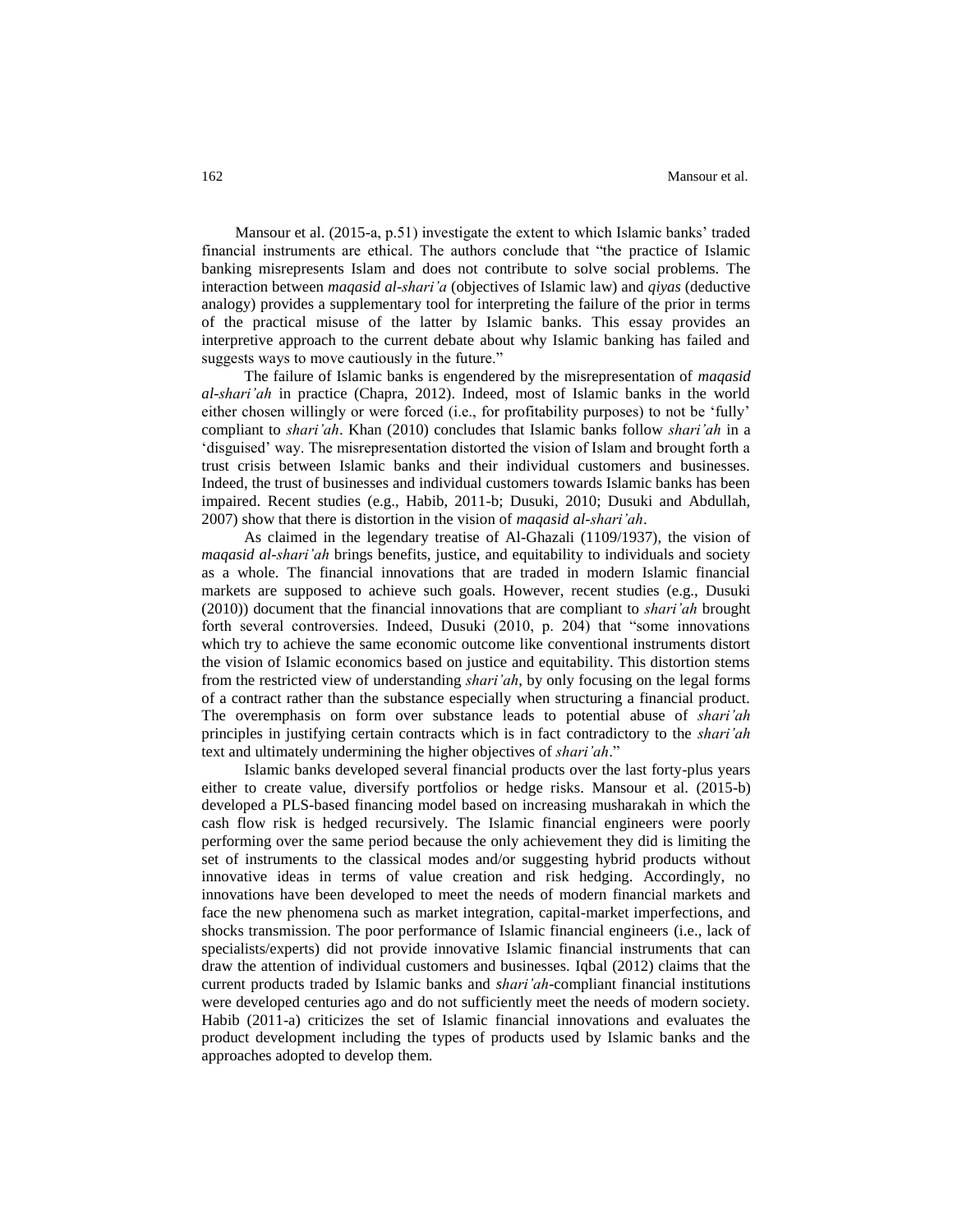There is wide gap between the ideals of Islamic banks and their business practices in real world inasmuch as it is frequently hard to distinguish between the products offered by Islamic and conventional banks. The following citation gives an interesting insight regarding this issue: Khan (2010, p. 850) argues that the rules of Islamic banks make them "more economically efficient than conventional banking and promote greater economic equity and justice. To what extent, then, do actual Islamic Banking practices live up to the ideal, and how different are they from conventional banking? A preliminary investigation shows that, three decades after its introduction, there remain substantial divergences between IBF's (Islamic banking and finance) ideals and its practices, and much of IBF still remains functionally indistinguishable from conventional banking."

Iqbal (2012) argues that there are many examples of clear divergences in theory and practice. According to Iqbal, the most serious divergences are (i) genuine versus synthetic *murabahah*, (ii) individual versus organized *tawarruq* (iii) buy-back arrangements in *sukuk*, (iv) ensuring fixed return through hybrid contracts, and (v) problems in *shari'ah*-validation procedure. The latter divergence can have a sizable impact on the loss of trust. Indeed, when Islamic banks are not endowed with highly qualified experts/specialists in the field who can provide customers and business with distinguished products and business solutions that meet their needs, the trust level becomes impaired. As a consequence, Islamic banks fail to sustain the trust of their customers and businesse.

The lack of experts/specialists can be revealed through two reasons. The first reason consists in the inefficient contribution of Islamic banks' *shari'ah* boards. The latter consists in few scholars in Islamic jurisprudence that exclusively certify the products as *shari'ah*-compliant through a simple replication of conventional banks' products using Islamic terminology, standard and interest-based banking products (Khan, 2010). In this respect, Islamic banks' failure consists in camouflaging the products of conventional banks behind the 'Islamic identity' without a genuine innovation in the specificities of the products they offer. The second reason is that there are too few scholars in the industry who are eligible to issue *fatwas* (i.e., Islamic legal certifications). Morais (2007) argues that the prominent scholars are less than twenty in the world. They are present in more than 40 boards in Islamic banks to simply give their certifications or translate financial monikers into the jargon of *shari'ah* to give them the Islamic label.<sup>5</sup> After an interview with a banker from National Bank of Dubai, Foster (2009) maintains that the issuance of *fatwas* became like shopping. Indeed, the banker claims that, if a *shari'ah* scholar does not issue the certification, "we phone up another scholar, offer him a sum of money for his services and ask him for a *fatwa*. We do this until we get *shari'ah* compliance."

The Islamic banking industry faces a variety of failures and potential challenges. Indeed, Islamic financial institutions, not only Islamic banks, face a variety of potential challenges that basically stem from their current failures. As Table 1-b shows, Islamic financial institutions are principally facing the challenge of innovating new Islamic financial products and services that are simultaneously profitable and satisfying the needs of their clients. In other words, Islamic banks must specifically pioneer new Islamic financial innovations that not only meet the requirement of *shari'ah* but also help them to increase their market share and sustain their long-term growth.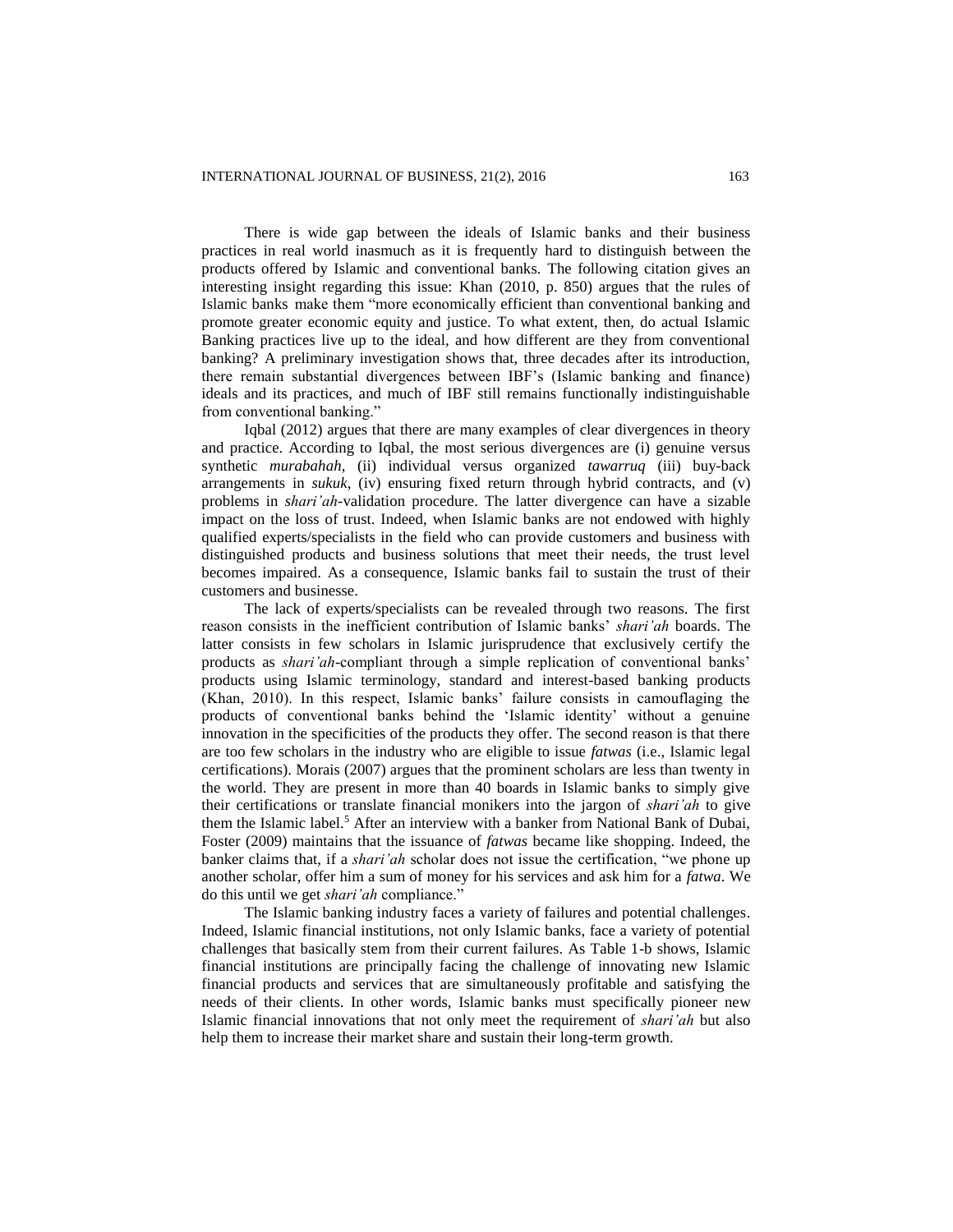| Failures and potential challenges                         |                                                      |  |  |  |  |  |
|-----------------------------------------------------------|------------------------------------------------------|--|--|--|--|--|
| Failures                                                  | Challenges                                           |  |  |  |  |  |
| 1. Whilst Islamic finance experts do not 'like'           | 1. The Islamic finance industry has to               |  |  |  |  |  |
| conventional finance products and institutions,           | develop new financial innovations and                |  |  |  |  |  |
| they simultaneously adopt very similar financing          | launch new institutions that simultaneously          |  |  |  |  |  |
| techniques that are close to being based on               | fit the <i>shari'ah</i> requirements and contribute  |  |  |  |  |  |
| interest.                                                 | to economic growth.                                  |  |  |  |  |  |
| 2. Islamic finance experts are unable to                  | 2. Development of risk-hedging techniques            |  |  |  |  |  |
| revolutionize the industry through new financial          | and instruments that are compliant with              |  |  |  |  |  |
| innovations.                                              | shari'ah requirements.                               |  |  |  |  |  |
| 3. The Islamic finance industry is a player with          | 3. New strategies must be developed to               |  |  |  |  |  |
| around 2 percent of the global finance industry.          | conquer new markets not only in Muslim               |  |  |  |  |  |
|                                                           | countries but also in the West.                      |  |  |  |  |  |
| 4. The Islamic finance industry does not contribute       | 4. IFIs need to foster the microfinance              |  |  |  |  |  |
| efficiently to economic development.                      | environment by offering interest-free                |  |  |  |  |  |
|                                                           | microcredits.                                        |  |  |  |  |  |
| 5. The social-oriented role is marginalized. Islamic      | 5. Propelling the role of Islamic financial          |  |  |  |  |  |
| financial institutions remain inactive in financing       | institutions in alleviating poverty and              |  |  |  |  |  |
| projects that contribute to social objectives.            | creating jobs (maqasid al-shari'ah).                 |  |  |  |  |  |
| 6. Islamic finance and firm dynamics. The                 | 6. More pronounced role of the interaction           |  |  |  |  |  |
| financial products and innovations offered by             | of Islamic finance with firm dynamics in             |  |  |  |  |  |
| Islamic financial institutions did not take account       | terms of growth, survival, age, and profit.          |  |  |  |  |  |
| of variables that affect positively firm dynamics.        |                                                      |  |  |  |  |  |
| 7. Islamic finance is neither <i>de facto</i> ethical nor | 7. Islamic financial institutions should be          |  |  |  |  |  |
| Islamic. The financial products offered by Islamic        | ethical in their business transactions and           |  |  |  |  |  |
| financial institutions are criticized because they        | fulfill <i>maqasid al-shari'ah</i> , which qualifies |  |  |  |  |  |
| are inconsistent with the claimed <i>magasid al-</i>      | Islamic financial institutions to meet the           |  |  |  |  |  |
| shari'ah (objectives of Islamic law).                     | Islamic label.                                       |  |  |  |  |  |

**Table 1-b**

# **B. Trust in Banking**

The concept of trust is used in many social disciplines not only in the field of marketing or banking (Wang and Emurian, 2004). Despite this overlap between a variety of fields, the concept of trust remains quite complex and difficult to measure in banking institutions, which explains the lack of studies dealing with financial institutions. This is due to the multifaceted trust construct<sup>6</sup> (Gefen, 2000). In fact, Belanger and Carter (2008) argue that the trust is defined differently in numerous studies. For example, Soderstrom (2009) identifies 29 different types of trust all of which are somewhat different and related to each other in different ways (Masrek et al. 2012). However, marketing academicians have accepted that trust is fundamental for building and maintaining service relationships.

|           | Definition of trust construct (Adapted from Masrek et al., 2012)                                                                                                                                                                                                                  |
|-----------|-----------------------------------------------------------------------------------------------------------------------------------------------------------------------------------------------------------------------------------------------------------------------------------|
| Construct | Sub-constructs                                                                                                                                                                                                                                                                    |
| Trust     | Credibility: refers to the ability of service provider to perform what trustee needs.<br>Benevolence: refers to the service providers' care and motivation to act in the<br>trustee's best interests.<br>Integrity: refers to the service providers' honesty and promise keeping. |

**Table 2**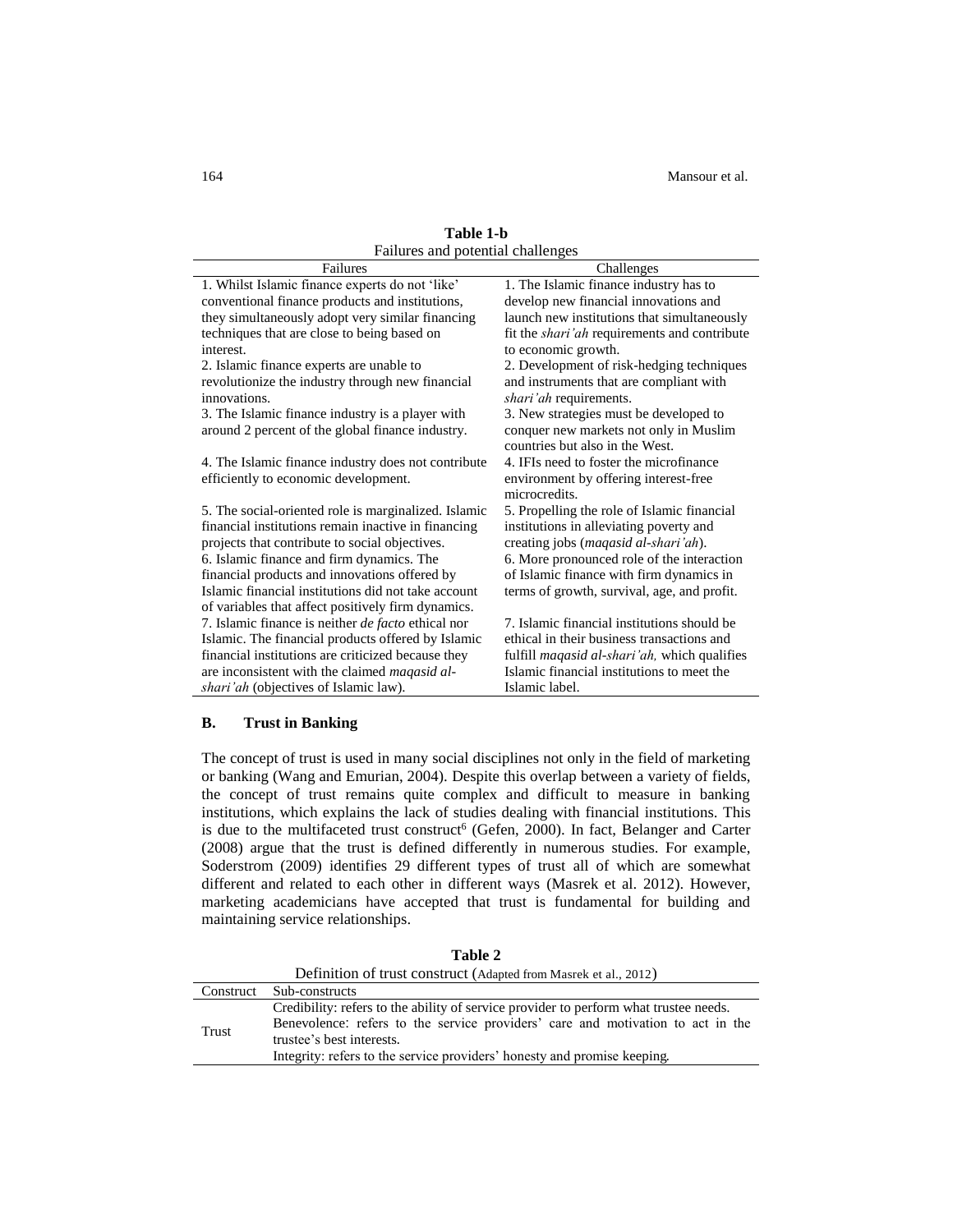Trust is defined as an expectation (Frisou, 2000), belief (Schurr and Ozanne, 1985; Anderson and Weitz, 1989; Anderson and Naurus, 1990; Ganesan and Hess, 1997; Gurviez; 1999; Gurviez and Korchia, 2002), a willing (Moorman et al. 1993; Chaudhuri and Holbrook, 2001), a behavioral intention or feeling (Bories, 2007). Mayer et al. (1995) define trust as "the willingness of a party to be vulnerable to the actions of another party based on the expectation that the other will perform a particular action important to the trust or irrespective of the agility to monitor or control that other party". According to Muawanah (2010), trust is a willingness to act on the basis of beliefs about the motives of other parties and the level of risk involved with action. Trust is often used interchangeably with credibility, reliability, or confidence.

There is a trend in the marketing literature to distinguish between two types of trust, namely the interpersonal trust and organizational trust (Doney and Cannon, 1997; Ganesan and Hess, 1987; Zaheer et al. 1998; Ben Amour, 2000; Kennedy et al. 2001; Gatfaoui, 2003). In fact, interpersonal trust involves the relationship between two individuals, especially the customer-seller relationship, while organizational trust refers to the relation between customers and organizations. According to Gurviez and Korchia (2002), organizational trust is traditionally made up of three dimensions, namely credibility (competence or expertise), integrity (honesty) and benevolence related to the morale side of trust (Moulins et al., 2010; McKnight et al., 1998; Hadj Khalifa and Kammoun, 2009).

Consumers maintain relationships with the service provider because they consider that the latter has the required technical skills (competence) and will do their best to address potential problems (benevolence) (Moulins et al., 2010). Thus, the organizational trust is based on the credibility of the company and the corresponding interest in customer satisfaction (good intentions). These two dimensions of trust are observed through different studies, e.g., Bidault et al. (1995), Hadj Khalifa and Kammoun (2009) and Bin Mohamed et al. (2011). Mansour et al. (2010) study the criteria used by UK customers to rank banks. The authors show that the costs of services are at the top of their priorities to exhibit their preferences. We therefore consider that the cost of products and services need to be included as variable influencing the antecedents of trust.

While trust emerges quickly, it also can be fragile and might be broken (Kim et al., 2009). In fact, Ajili and Ben Gara (2013) show that the reluctance toward Islamic banks can be explained by the absence of a specific legal framework, the fear of Islamic connotation activities, the low familiarity of customers with the Islamic banking products, the lack of information and the lack of specialists in Islamic finance. This reluctance is expected to have a negative effect on trust (Bin Mohamed et al., 2011). Figure 1 redesigns the four hypotheses through the conceptual model.

Hypotheses are suggested based on the prior theoretical development:

**Hypothesis 1 (**H1): The lack of specialists/experts has a negative impact on the Islamic banking trust.

**H1-a**: The lack of specialists/experts has a negative impact on the credibility of Islamic banking.

**H1-b**: The lack of specialists/experts has a negative impact on the integrity of Islamic banking.

**H1-c**: The lack of specialists has a negative impact on the benevolence of Islamic banking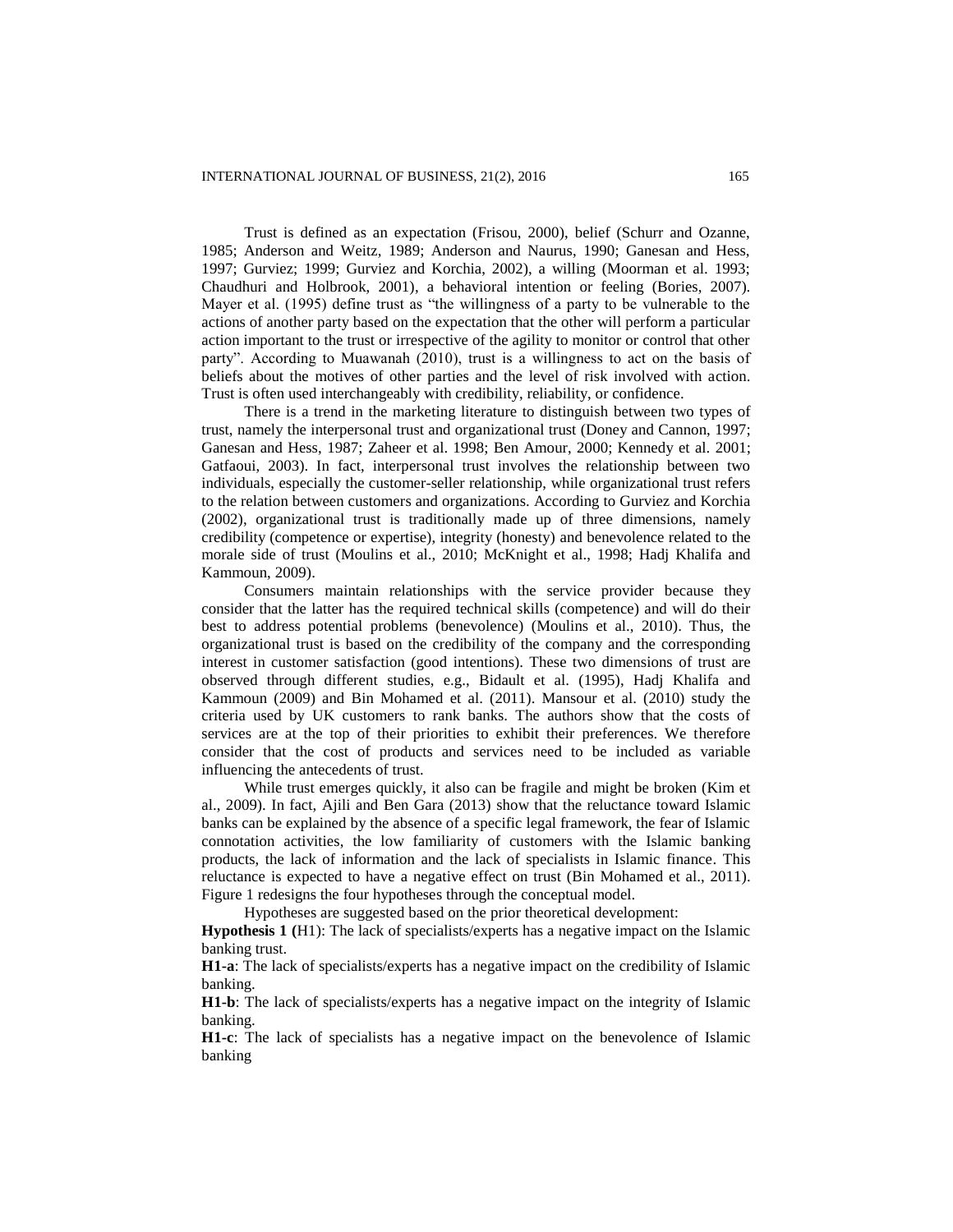**Hypothesis 2** (H2): The absence of a specific legal framework has a negative impact on the Islamic banking trust.

**H2-a**: The absence of a specific legal framework has a negative impact on the credibility of Islamic banking.

**H2-b**: The absence of a specific legal framework has a negative impact on the integrity of Islamic banking.

**H2-c**: The absence of a specific legal framework has a negative impact on the benevolence of Islamic banking.

**Hypothesis 3** (H3): Higher costs of products and services have a negative impact on Islamic banks trust.

**H3-a**: Higher costs of products and services have a negative impact on the credibility of Islamic banks.

**H3-b**: Higher costs of products and services have a negative impact on the integrity of Islamic banks.

**H3-c**: Higher costs of products and services have a negative impact on the benevolence of Islamic banks.

**Hypothesis 4** (H4): The fear of Islamic activities connotation has a negative impact on the Islamic banking trust.

H4-a: Fear of Islamic activities connotation has a negative impact on the credibility of Islamic banking.

H4-b: Fear of Islamic activities connotation has a negative impact on the integrity of Islamic banking.

H4-c: Fear of Islamic activities connotation has a negative impact on the benevolence of Islamic banking.

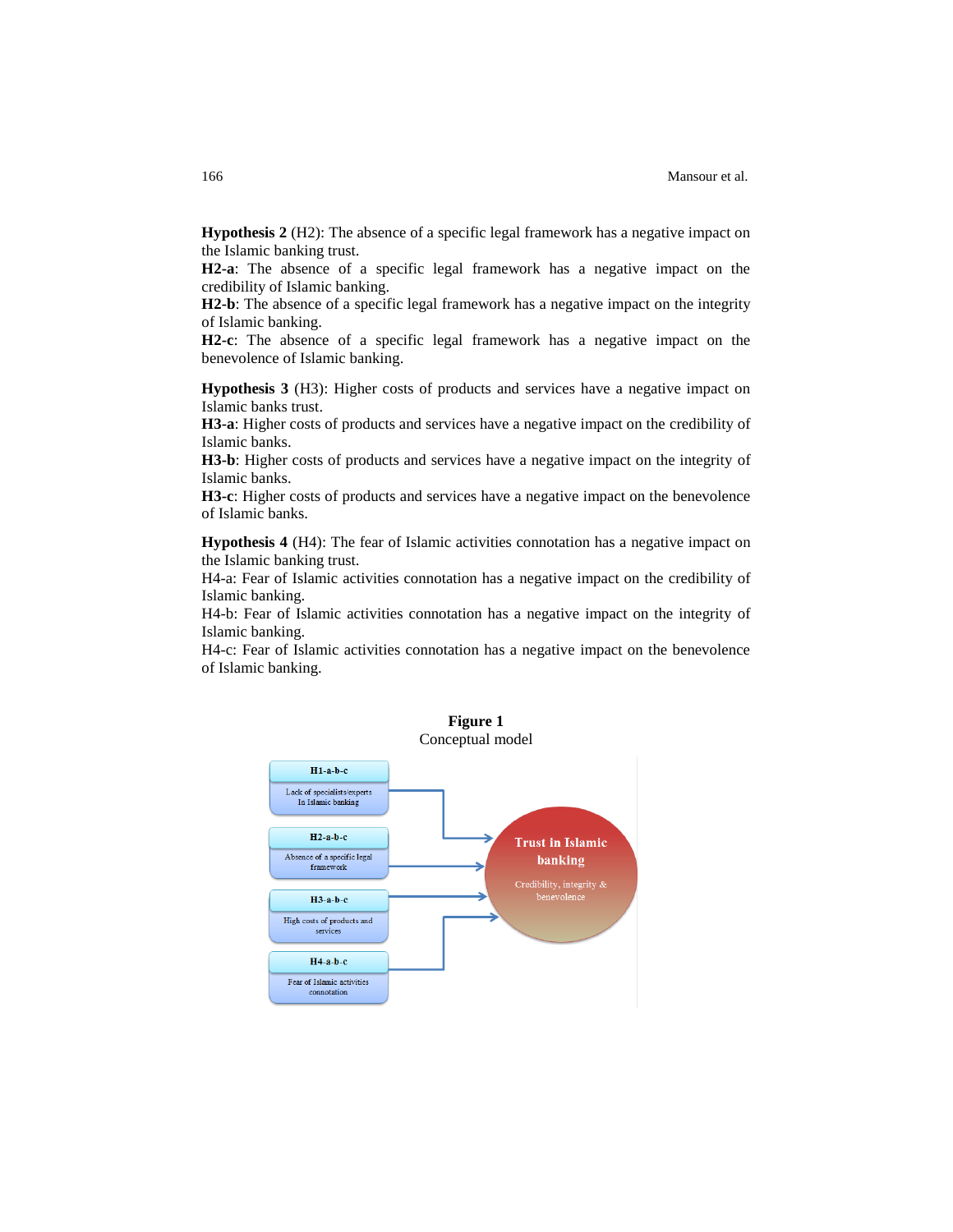# **III. RESEARCH METHODOLOGY**

The main objective of this article is to test the trust in Islamic banking in two different cultural settings, namely Saudi Arabia and Tunisia. For this aim, we opt a quantitative research based on questionnaire distributed to Islamic banks' customers. The data collection spanned over June 2015-August 2015.

There is a variety of measurement scales for trust (Siriex and Dubois, 1999). However, almost all of them are all inspired from the trust measurement scales developed by Gurviez (1999). Thus, we adapt this measurement scale to measure the trust construct completed with four items from the measurement scale developed by Haj Khelifa and Kammoun (2009). The original scale of the authors was developed in French.

The trust antecedent we have expounded in the previous section is measured through a single measurement scale. This is due to the absence of measurement scales for these variables in the literature. For this aim, we conducted 30 individual interviews with marketing professionals in order to generate one item for each variable.

Trust measurement scales adopted from the literature were translated into Arabic in order to facilitate the understanding of the questionnaire in both countries (Tunisia and Saudi Arabia) as recommended by Fehri (2004). We opt for the method of double translation because it is frequently used in cross-cultural empirical studies. All items have been translated from Arabic into French.

We choose a convenient sample of customers of Islamic banks in both countries. Data were obtained when clients come to their banks (from 9 a.m. to 12 p.m.). Respondents were asked to state their level of agreement or disagreement with the items of the questionnaire using a five-point Likert scale, ranging from 'strongly disagree' to 'strongly agree'. At the end, we collected 350 usable questionnaires in each country. This sample size is compliant with the rule of Hair et al. (2006) and is sufficient for structural equations modeling (SEM) (Roussel et al., 2002) using Amos 18.

SEM is used to test the causal relationship between non-observable variables. It helps econometricians to test hypotheses and measurement models taking into consideration the measurement errors (Roussel et al. 2002). This method will be used in our research. We will adopt the two-step modeling approach as recommended by Anderson and Gerbing (1988).

# **IV. DATA ANALYSIS AND RESULTS**

The profiles of respondents used in this research can be summarized in Table 3 that shows some characteristics. Table 3 shows a variety of differences between the two countries. For example, it is noticeable that the respondents in Saudi Arabia are dominated by males.

The data analysis followed a two-step approach for the SEM method as recommended by Anderson and Gerbing (1988) in order to ensure the reliability of the measurement model as well as examining the structural model. In the first step, exploratory and confirmatory factor analyses are used to assess the dimensionality, reliability and validity of constructs using SPSS 21. In the second step, the causal relationships among all constructs will be studied and the structural model is tested using SEM.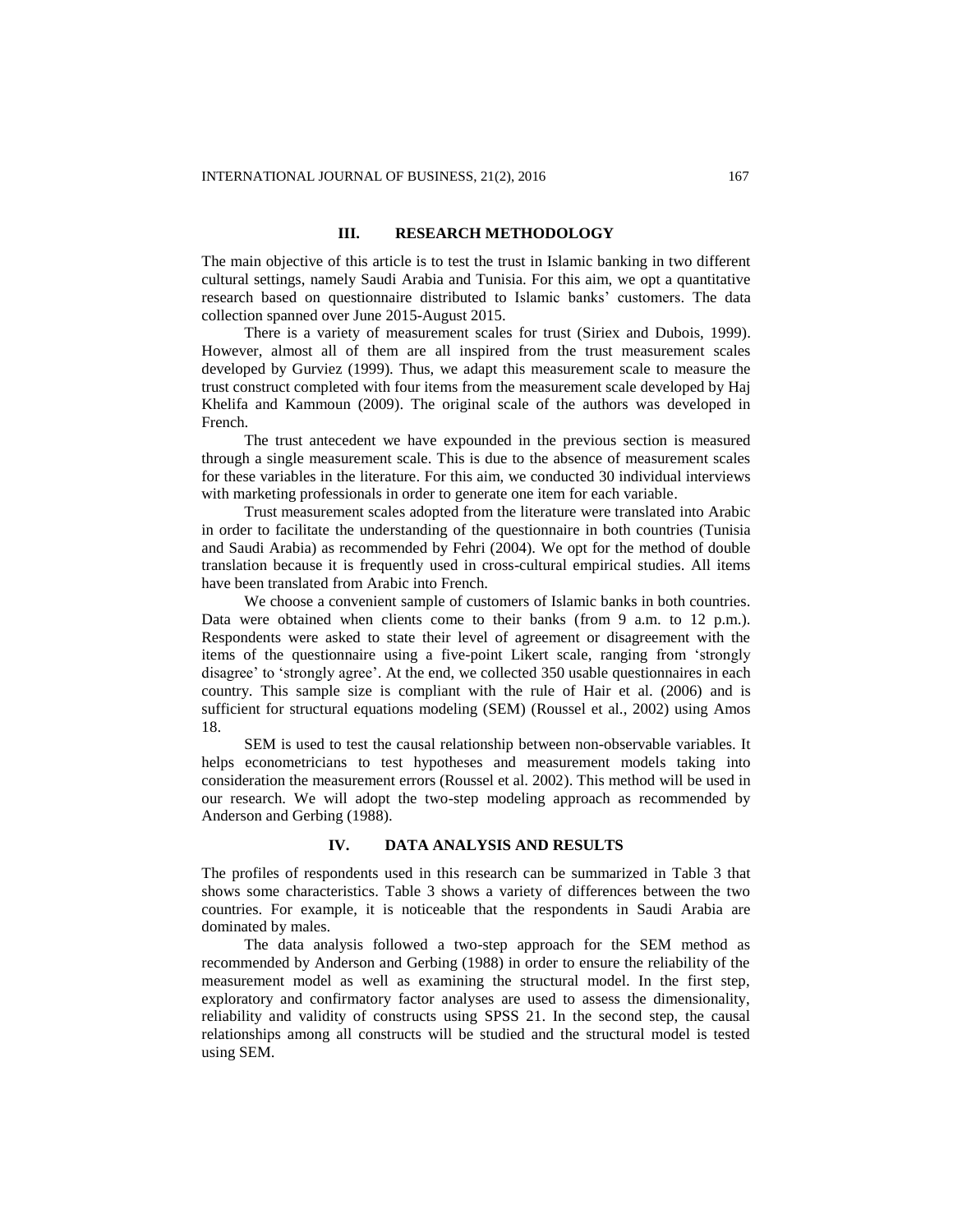| Respondents' profiles |                   |              |         |  |  |  |
|-----------------------|-------------------|--------------|---------|--|--|--|
|                       |                   | Saudi Arabia | Tunisia |  |  |  |
| Age                   | $20-30$ years     | 14.28%       | 2.85%   |  |  |  |
|                       | $31-40$ years     | 37.73%       | 27.71%  |  |  |  |
|                       | $41-50$ years     | 26.57%       | 58.00%  |  |  |  |
|                       | 51 years and more | 21.42%       | 11.44%  |  |  |  |
| Gender                | Male              | 93.00%       | 59%     |  |  |  |
|                       | Female            | 7.00%        | 41%     |  |  |  |
| Profession            | Student           | 19.14%       | 1.71%   |  |  |  |
|                       | <b>Jobless</b>    | 4.28%        | 0%      |  |  |  |
|                       | Having a business | 16.28%       | 51.42%  |  |  |  |
|                       | Employee          | 60.30%       | 46.87%  |  |  |  |
| Total <sup>*</sup>    |                   | 100%         | 100%    |  |  |  |

**Table 3**

\*Sample of 350 respondents for each country.

### **A. Model Measurement**

In cross-cultural studies, the dimensionality of scales used must be evaluated by an exploratory factor analysis (EFA), as indicated by Venkatraman and Grant (1986). If the scale is applicable in different contexts, its structure factor and the model should be equivalent across all cultures. Thus, a component analysis with varimax rotation using SPSS 21 software was conducted. The results are presented in Table 4.

**Table 4**

| 1 avie 4                                           |                  |            |                |            |                |  |  |  |  |
|----------------------------------------------------|------------------|------------|----------------|------------|----------------|--|--|--|--|
| Component analysis results (with varimax rotation) |                  |            |                |            |                |  |  |  |  |
| Cronbach's Alpha<br>Loadings                       |                  |            |                |            |                |  |  |  |  |
| Constructs                                         | Items (codified) | <b>KSA</b> | <b>TUNISIA</b> | <b>KSA</b> | <b>TUNISIA</b> |  |  |  |  |
|                                                    | Cred 1           | 0.890      | 0.841          |            |                |  |  |  |  |
|                                                    | Cred 2           | 0.730      | 0.805          |            |                |  |  |  |  |
|                                                    | Cred 3           | 0.710      | 0.776          | 0.881      | 0.835          |  |  |  |  |
| Credibility                                        | Cred 4           | 0.687      | 0.730          |            |                |  |  |  |  |
|                                                    | Cred 5           | 0.642      | 0.635          |            |                |  |  |  |  |
|                                                    | Cred 6           | 0.630      | 0.600          |            |                |  |  |  |  |
|                                                    | Integ 1          | 0.682      | 0.665          |            |                |  |  |  |  |
|                                                    | Integ 2          | 0.743      | 0.720          | 0.725      | 0.739          |  |  |  |  |
| Integrity                                          | Integ 3          | 0.795      | 0.690          |            |                |  |  |  |  |
|                                                    | Integ 4          | 0.765      | 0.680          |            |                |  |  |  |  |
|                                                    | Benev 1          | 0.776      | 0.621          |            |                |  |  |  |  |
| <b>Benevolence</b>                                 | Benev 2          | 0.846      | 0.718          |            | 0.802          |  |  |  |  |
|                                                    | Benev 3          | 0.717      | 0.821<br>0.625 |            |                |  |  |  |  |
|                                                    | Benev 4          | 0.878      | 0.775          |            |                |  |  |  |  |

Note to table: The K.M.O = 0.717 and Bartlett's test of sphericity displays a khi-square = 344.865 with  $p =$ 0.00.

After a varimax rotation, the measurement scales maintain the same factor structure as set out in the literature. The reliability indices (e.g., Cronbach's alpha) are acceptable for all dimensions of trust. According to Hair et al. (2006), Cronbach's alpha for all constructs is considered as acceptable when it is beyond 0.7. In our case, this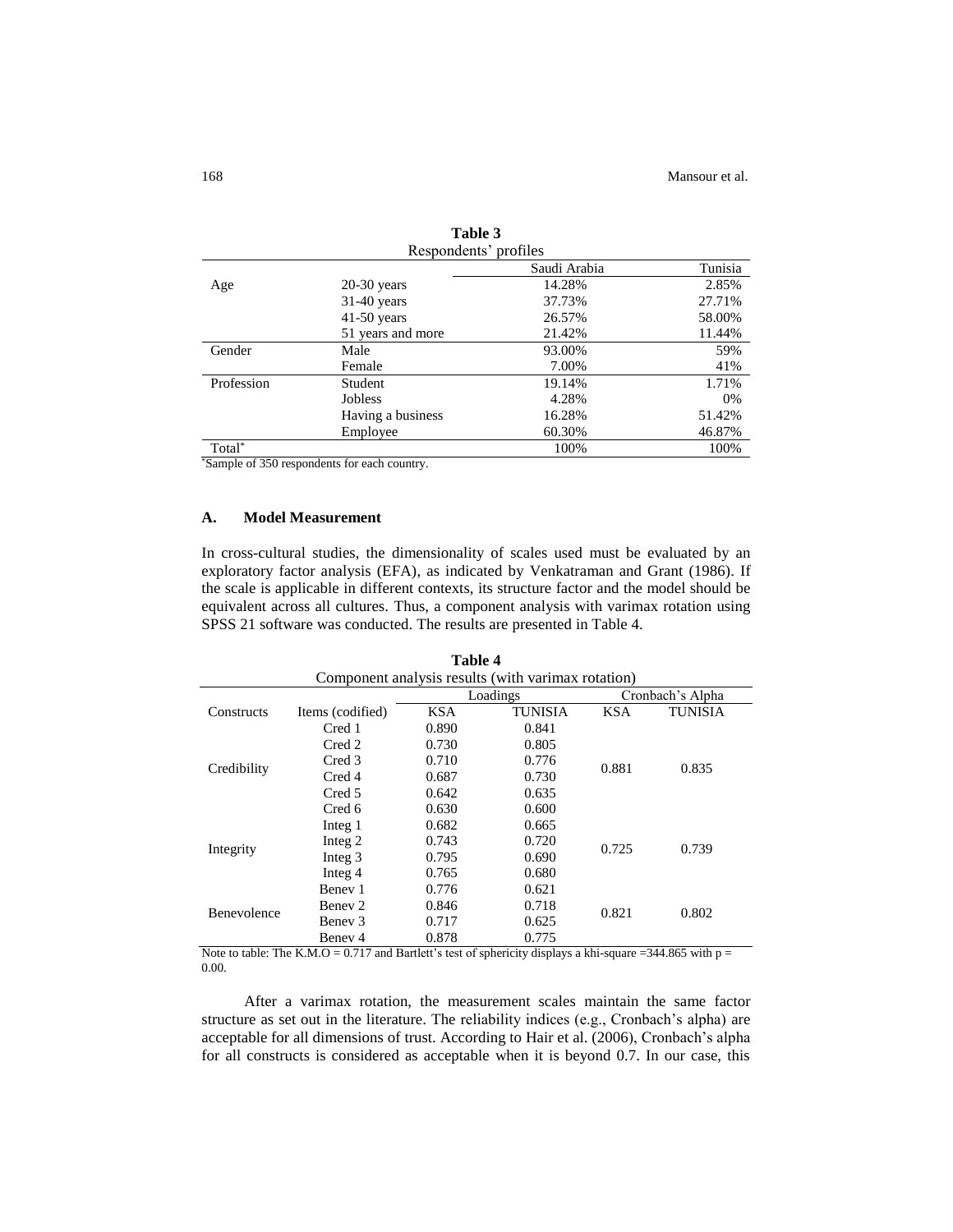means that the data instruments used in this research are valid and reliable. The final measurement models for all constructs were further examined via confirmatory factor analysis (CFA) using AMOS 18. Table 5 shows the indices results for all the CFA measurement models.

| Table 5    |                                     |       |       |       |       |              |       |       |  |  |
|------------|-------------------------------------|-------|-------|-------|-------|--------------|-------|-------|--|--|
|            | Overall fit with country level data |       |       |       |       |              |       |       |  |  |
| Model      | $\gamma^2$ (ddf)                    | P     | GFI   | AGFI  | RMR   | <b>RMSEA</b> | TLI   | CFI   |  |  |
| <b>KSA</b> | 362.154<br>(284)                    | 0.001 | 0.849 | 0.814 | 0.109 | 0.043        | 0.973 | 0.977 |  |  |
| Tunisia    | 359.303<br>(310)                    | 0.028 | 0.787 | 0.740 | 0.148 | 0.043        | 0.974 | 0.977 |  |  |

Note to table: p< 0.05, GFI > 0.9, AGFI > 0.8, 0< RMR < 0.01, RMSEA < 0.05, TLI > 0.90, CFI > 0.90

| .                                         |                                         |       |       |       |  |  |  |  |  |  |
|-------------------------------------------|-----------------------------------------|-------|-------|-------|--|--|--|--|--|--|
| Reliability and convergent validity (c.v) |                                         |       |       |       |  |  |  |  |  |  |
|                                           | Fornell and Lacker index<br>ρ Jöreskog  |       |       |       |  |  |  |  |  |  |
|                                           | KSA<br>TUNISIA<br>KSA<br><b>TUNISIA</b> |       |       |       |  |  |  |  |  |  |
| Credibility                               | 0.901                                   | 0.879 | 0.693 | 0.609 |  |  |  |  |  |  |
| Integrity                                 | 0.792                                   | 0.780 | 0.561 | 0.507 |  |  |  |  |  |  |
| Benevolence                               | 0.870                                   | 0.864 | 0.670 | 0.650 |  |  |  |  |  |  |

**Table 6**

The overall level reveals an adequate model fit with the chi-square statistic  $(\chi^2 =$ 362.154,  $p = 0.001$ ) being significant and all the baseline comparison indices (CFI = 0.977; TLI = 0.973; RMSEA = 0.043 < 0.05; AGFI= 0.814). These indices indicate a good fit of the measurement model. The measurement scale used has a good internal reliability as indicated in Table 6. The average variance extracted (AVE) for each construct is higher than 0.50, which supports the convergent validity of the constructs (Fornell and Larcker, 1981).

### **B. Structural Model**

The proposed hypotheses, causal relationships and estimation of the strength of relationships between the variables were tested using structural equation modeling through AMOS 18. The result of the model's goodness-of fit determines whether the hypotheses are supported by empirical data or not (see Figure 2 and Table 7).

#### **C. Discussion and Policy Implications**

In order to discuss the results and infer the corresponding policy implications, we interpret the regression fits in Table 7. Regarding the impact of lack of specialists/experts on the trust in Islamic banks, it is clear that there is a strong negative significant relationship between the two variables. This confirms the fact that the lack of specialists/experts in both countries impairs the customers/business trust in Islamic banks. Hypothesis 'H1-a' is therefore supported. The same result applies to the relationship between the lack of specialists/experts and integrity and benevolence. Hypotheses 'H1-b' and 'H1-c' are supported. The three antecedents (credibility, integrity and benevolence) exhibit clearly a negative impact on trust in both countries.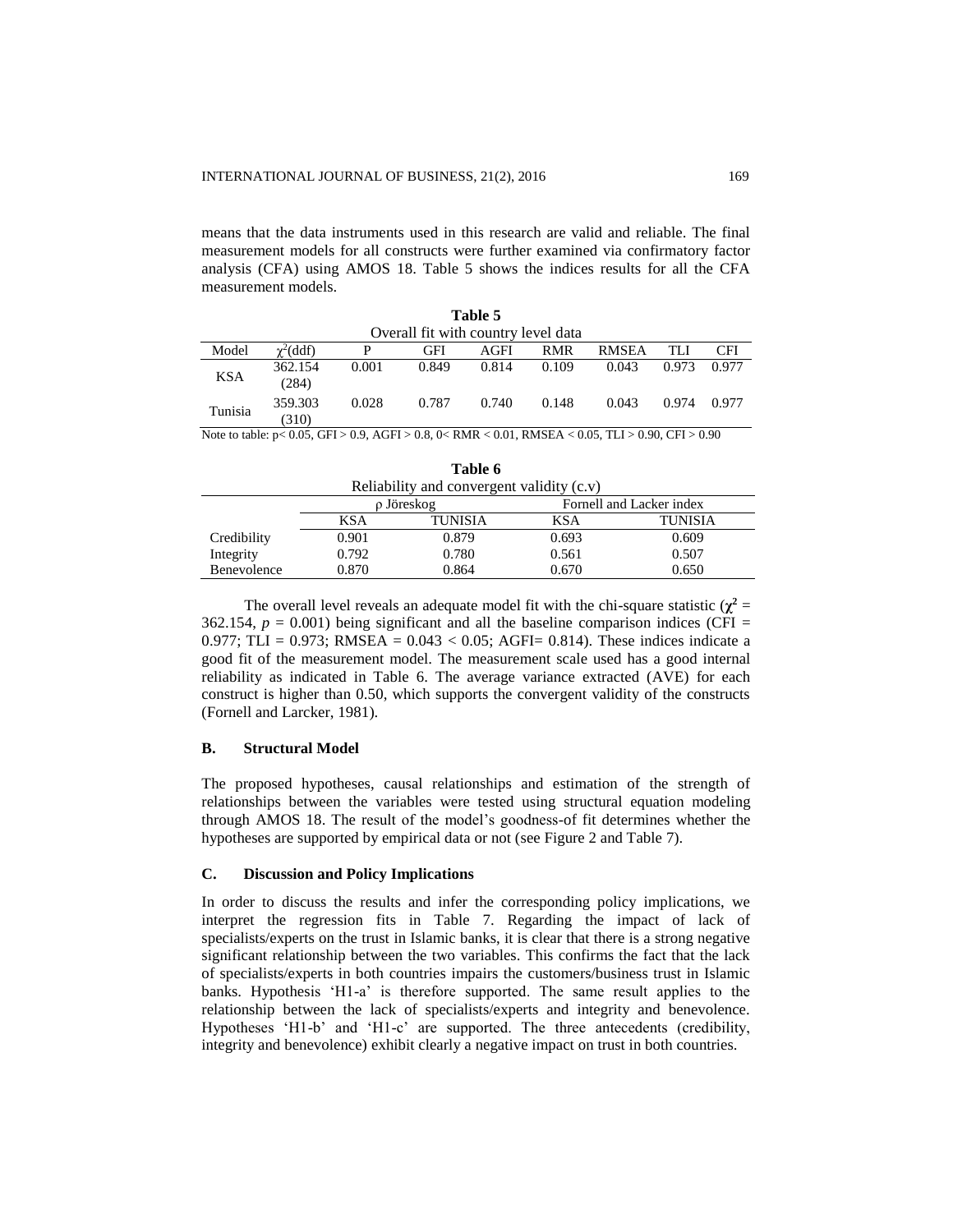

**Figure 2** Results of structural model test

| Testing structural relationships                          |              |       |           |       |          |       |            |   |
|-----------------------------------------------------------|--------------|-------|-----------|-------|----------|-------|------------|---|
| Structural relation                                       | Saudi Arabia |       |           |       | Tunisia  |       |            |   |
|                                                           | Estimate     | S.E.  | C.R.      | P     | Estimate | S.E.  | C.R.       | P |
| Trust credibility $\leftarrow$ lack of<br>specialists     | $-0.430$     | 0.038 | $-8.241$  | ∗     | $-0.423$ | 0.073 | $-5.930$   | 冰 |
| Trust integrity $\leftarrow$ lack of<br>specialists       | $-0.995$     | 0.081 | $-10.730$ | *     | $-0.378$ | 0.067 | $-5.620$   | 冰 |
| Trust benevolence $\leftarrow$ lack of<br>specialists     | $-0.380$     | 0.112 | $-3.391$  | *     | $-0.244$ | 0.057 | 3.638      | 宋 |
| Trust credibility $\leftarrow$ absc of<br>legal framework | $-0.021$     | 0.068 | $-0.311$  | 0.753 | $-0.529$ | 0.083 | $-6.444$ * |   |
| Trust integrity $\leftarrow$ absc of legal<br>framework   | $-0.001$     | 0.093 | 0.006     | 0.996 | $-0.824$ | 0.067 | $-9.930$   | 宋 |
| Trust benevolence $\leftarrow$ absc of<br>legal framework | $-0.134$     | 0.079 | $-1.696$  | 0.092 | $-0.762$ | 0.080 | $-7.039$   | 宋 |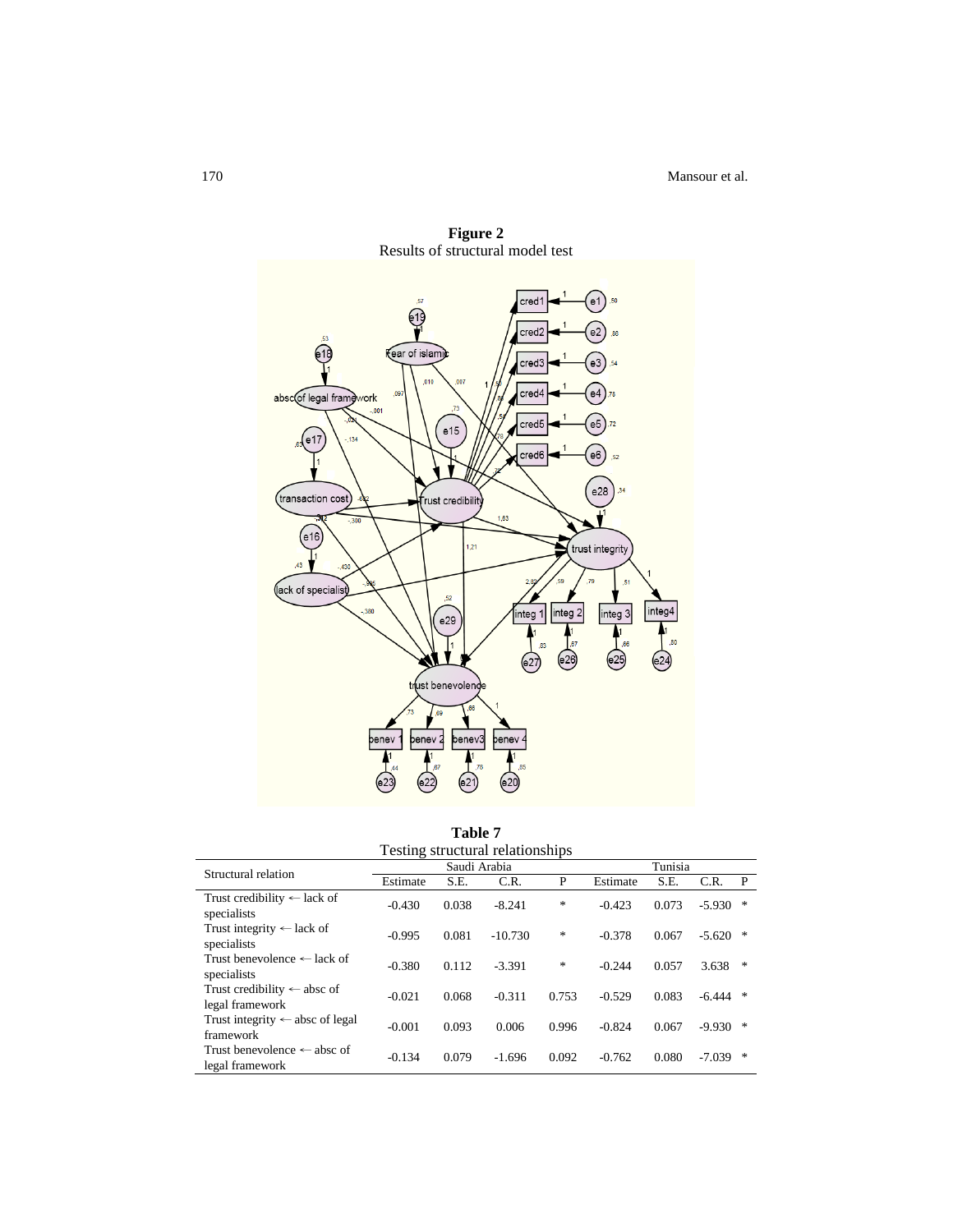| Trust credibility $\leftarrow$ cost of<br>products and services | $-0.682$ | 0.069 | $-5.293$ | $\ast$ | $-0.807$ | 0.080 | $-6.274$<br>∗ |
|-----------------------------------------------------------------|----------|-------|----------|--------|----------|-------|---------------|
| Trust integrity $\leftarrow$ cost of<br>products and services   | $-0.300$ | 0.070 | $-4.280$ | ∗      | $-0.774$ | 0.054 | $-7.100$<br>∗ |
| Trust benevolence $\leftarrow$ cost of<br>products and services | $-0.312$ | 0.082 | $-3.549$ | *      | $-0.750$ | 0.046 | $-3.682$<br>冰 |
| Trust credibility $\leftarrow$ fear of<br>Islamic               | 0.010    | 0.080 | 0.120    | 0.910  | $-0.943$ | 0.078 | 9.934<br>∗    |
| Trust integrity $\leftarrow$ fear of<br>Islamic                 | 0.007    | 0.076 | 0.080    | 0.940  | $-1.630$ | 0.087 | *<br>7.948    |
| Trust benevolence $\leftarrow$ fear of<br>Islamic               | 0.097    | 0.079 | 1.230    | 0.219  | $-1.174$ | 0.065 | ∗<br>6.147    |

\*Statistically significant test; S.E.: standard error; P: *p*-value

In statistical terms, we can argue that the structural relationship is stronger in Saudi Arabia more than in Tunisia. This means that the trust of Saudi customers and businesses is highly sensitive to the lack of specialists/experts inasmuch as they consider that the inefficient contribution of *shari'ah* scholars and Islamic financial engineers reduces their trust in Islamic banks' products and services. The absence of a supportive legal framework seems to be more pronounced in Tunisia relative to Saudi Arabia, Indeed, the three components of the trust construct are not statistically significant in Saudi Arabia. This means that the Saudi customers/businesses are not worried by the legal framework. Indeed, the Saudi Islamic banking industry is more anchored in the local financial system relative to Tunisia. Islamic banks in the Tunisian context are still trying to compete with conventional banks, both in number and size. According to Vizcaino (2013, 2014), the Islamic banking industry in Tunisia is currently tiny but is expected to grow with government and private initiatives. According to the survey study of the author, around 54% of ordinary Tunisian respondents are in favor of a switch to Islamic banking. In addition, around 40% claim that they approve the switching even if their money is not guaranteed. Hypothesis 2 is therefore partially accepted because the legal framework in Saudi Arabia is more comprehensive than in Tunisia.

The costs of Islamic banks' products and services turn out to have negative impact on trust for all three antecedents in both countries. This is clear because all estimates are negative and statistically significant. However, the trust of Tunisian customers and businesses in Islamic banks is more sensitive to the costs. This indicates that, when the costs of products and services are lower than those of conventional banks, the trust in Islamic banks can improve. This result is similar to Mansour et al. (2010) who show that, irrespective of the demographic locations and the religion of the respondents, the criterion 'low services charges' is at the customers' top criteria. The Islamic nature of the bank is, however, placed second, pointing to the importance of religious orientation. The trust of Saudi customers/businesses to the cost seems to be less sensitive when compared to the trust in the Tunisian context.

The last factor, namely the fear of Islamic connotation activities, is shown to be very low and statistically not significant in Saudi Arabia. This means that the fear of Islamic connotation activities cannot impair the trust of Saudi customers/businesses and thus for the three components. For the Tunisian context, all estimates are positive but statistically significant. This means that the *halal* (i.e., admissible from the *shari'ah* perspective) industry is not associated with the fear of Islamic connotation. In contrast,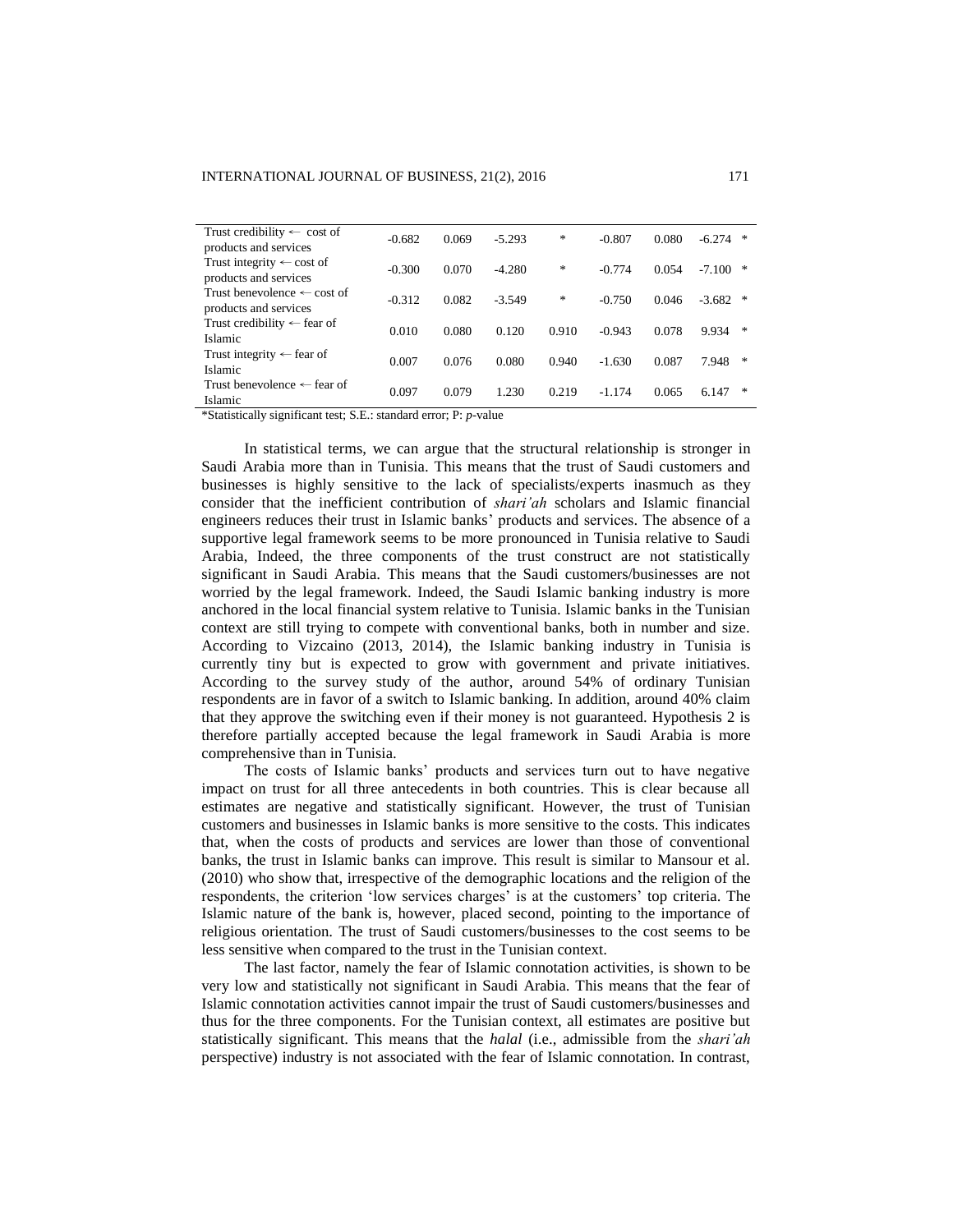it is clear that this factor improves the trust in Islamic banks. Indeed, the fact that Islamic banks design and pioneer *halal* products and services according to *shari'ah* increases the trust. This fact is more pronounced in Saudi Arabia. Hypothesis 4 is therefore rejected for both countries.

### **V. CONCLUSION**

This article has explored the issue of Islamic banking trust in Saudi Arabia and Tunisia. There are various reasons behind the relevance of this study. Indeed, it does not only address the issue of trust but also sheds some light on the importance of cross-cultural differences driving trust. From a theoretical perspective, this article is a continuation of Ajili and Gara (2013). From an empirical perspective, this paper is among the rare contributions that study trust in Islamic banking in different cultural and economic settings. The research methodology is based on structural equations modeling. A survey is conducted in Saudi Arabia and Tunisia to investigate the extent to which customers/businesses exhibit trust towards Islamic banks in both countries. The concept of trust is operationalized through three antecedents, namely credibility, integrity, and benevolence.

The empirical results have a number of implications to Islamic banks and governmental authorities in both countries. First, the lack of specialists/experts seems to be negatively correlated with trust. It is not surprising that the poorly-performing contribution of Islamic financial engineers and *shari'ah* scholars over the last 40-plus years still have an impact on the customers' consciousness about the Islamic financial products. We can argue that they are skeptical about the pivotal differences between Islamic financial products and services and their corresponding conventional counterparts. The awareness of customers is still very low. In a similar context, Vizcaino (2013) finds that 64 % of Tunisian respondents said they were unclear about how Islamic finance worked. This can be interpreted by the fact that the customers cannot distinguish properly why the Islamic and conventional products are different and why the prior are *halal*. Islamic banks need to give a higher attention to Islamic financial innovations not only to improve the trust of customers, but also to sustain their market shares and increase competitiveness.

The legal framework and fear of Islamic connotation do not show much difference between Saudi Arabia and Tunisia. However, the governmental authorities in Tunisia are expected to provide a more favorable regulatory setting to maintain and promote the competitiveness of local Islamic banks. A supplementary empirical result of this paper shows that the Tunisian customers' trust is more sensitive to the costs relative to the Saudi customers.

A number of recommendations can be inferred to help Islamic banks build stronger trust with their customers/businesses. The top of priorities of Islamic banks in both countries seems to be related to Islamic products development. Islamic financial products and services must simultaneously be compliant to *shari'ah* and profitable. This dual challenge is vital for their competitiveness and sustainable growth. The governmental authorities in both countries have a sizeable role to spur the trust of customers/businesses owing their sovereign role in terms of favorable regulatory measures.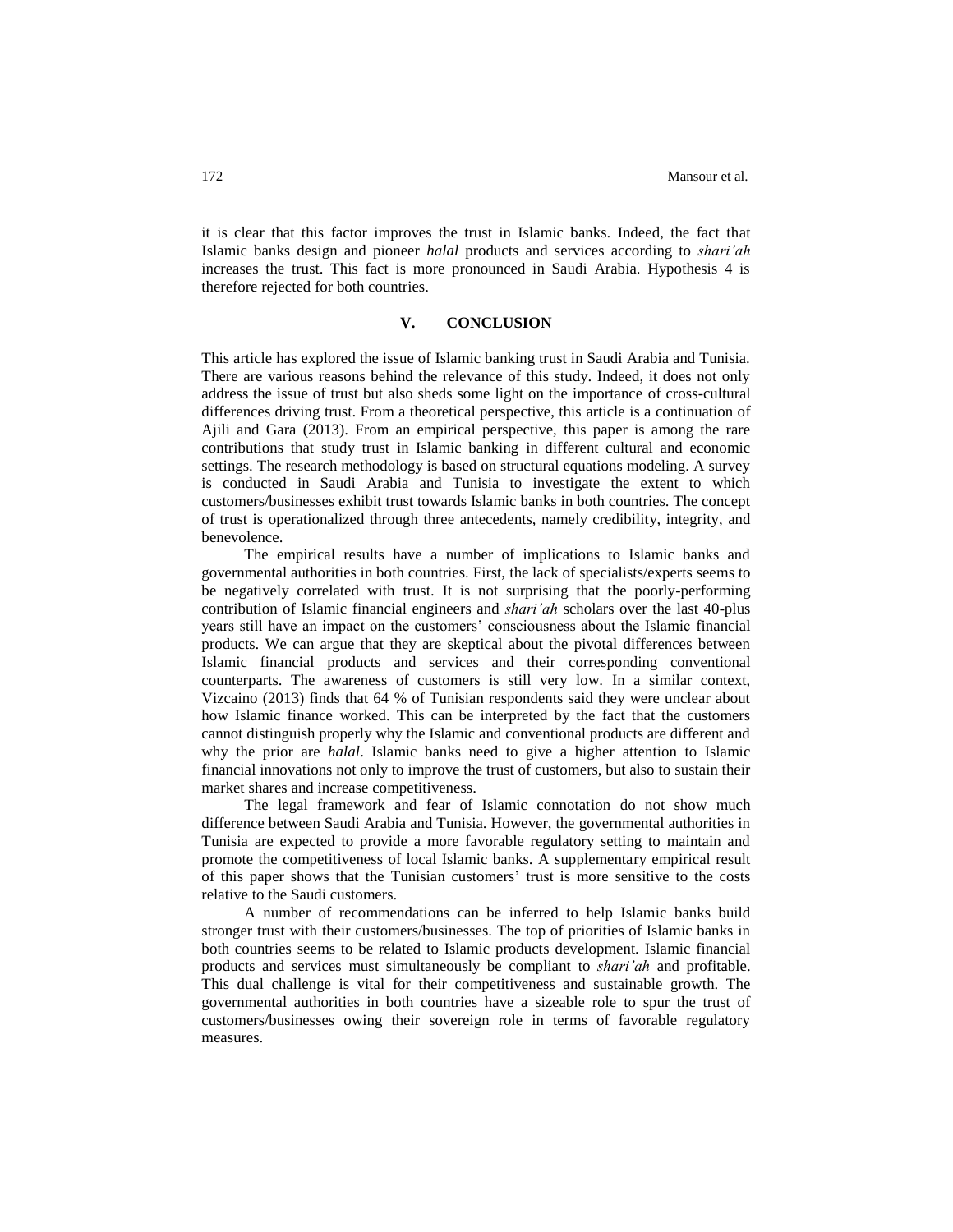#### **ENDNOTES**

- 1. It is noticeable that the Islamic financial products and services are gaining popularity in Muslim countries where the religiosity has an impact of their investment choices (see Mansour and Jlassi (2014) for an exploration of how religiosity can drive finance and investment decisions).
- 2. The legal systems in Muslim economies do not have commercial laws that consider riba as a criminal offence) but only as a moral sin (Schoon and Nuri, 2012).
- 3. The report is available at: http://www.ey.com/EM/en/Industries/Financial-Services/Banking---Capital-Markets/EY-world-islamic-banking-competitivenessreport-2014-15
- 4. See Mansour et al. (2015-a) for a deep investigation of the ethical dimension of Islamic banks.
- 5. Iqbal (2012) reports that the 5 most known scholars in the world are Abdusattar Abu Ghudda, Nizam Yaqubi, Mohamed Ali El-Gari, Daud Bakar, and Abdallah al-Manea. They respectively had 101, 95, 86, 43, and 42 positions in different boards.
- 6. Trust is considered as a multifaceted construct because it is determined by several factors. Our empirical deigns uses three factors that influence trust in Islamic banking, namely credibility, integrity, benevolence.

# **REFERENCES**

- Aggarwal, R., and T. Yousef, 2000, "Islamic Banks and Investment Financing." *Journal of Money, Credit, and Banking* 32(1), 93-120
- Ajili, W., and Z. Ben Gara, 2013, "Quel Avenir pour la Finance Islamique en Tunisie?" *Unpublished Working Paper.*
- Al-Ajmi, J., N. Al-Saleh, and H. Abo Hussain, 2011, "Investment Appraisal Practices: A Comparative Study of Conventional and Islamic Financial Institutions." *Advances in Accounting,* 27, 111-124
- Al-Ghazali, A., 1109, "*Al-Mustasfa.*" Cairo: al-Maktabah al-Tijariyyah al-Kubra, 1937.
- Anderson E.W., and B.A. Weitz, 1989, "Determinants of Continuity in Conventional Industrial Channel Dyads." *Marketing Science*, 8(4), 310-323.
- Anderson J.C., and J.A. Narus, 1990, "A Model of Distributor Firm and Manufacturer Firm Working Partnerships." *Journal of Marketing*, 54, 42-58.
- Anderson, J.C., and D.W. Gerbing, 1988, "Structural Equation Modeling in Practice: A Review And Recommended Two-Step Approach." *Psychological Bulletin*, 103(3), 411-23.
- Archer, S., and R.A. Abdel Karim, 2007, "Supervision of Islamic Banks and Basel II: the Regulatory Challenge." In Simon Archer and Rifaat Ahmed Abdel Karim (eds.) *Islamic finance: the regulatory challenge* (eds.), 1–7. Singapore: John Wiley and Sons, Inc.
- Ariss T.R., 2010, "Competitive Conditions in Islamic and Conventional Banking: A Global Perspective." *Review of Financial Economics,* 19, 101-108.
- Belanger, F., and L. Carter, 2008, "Trust and Risk in E-Government Adoption." *Journal of Strategic Information Systems* 17(2), 165-176.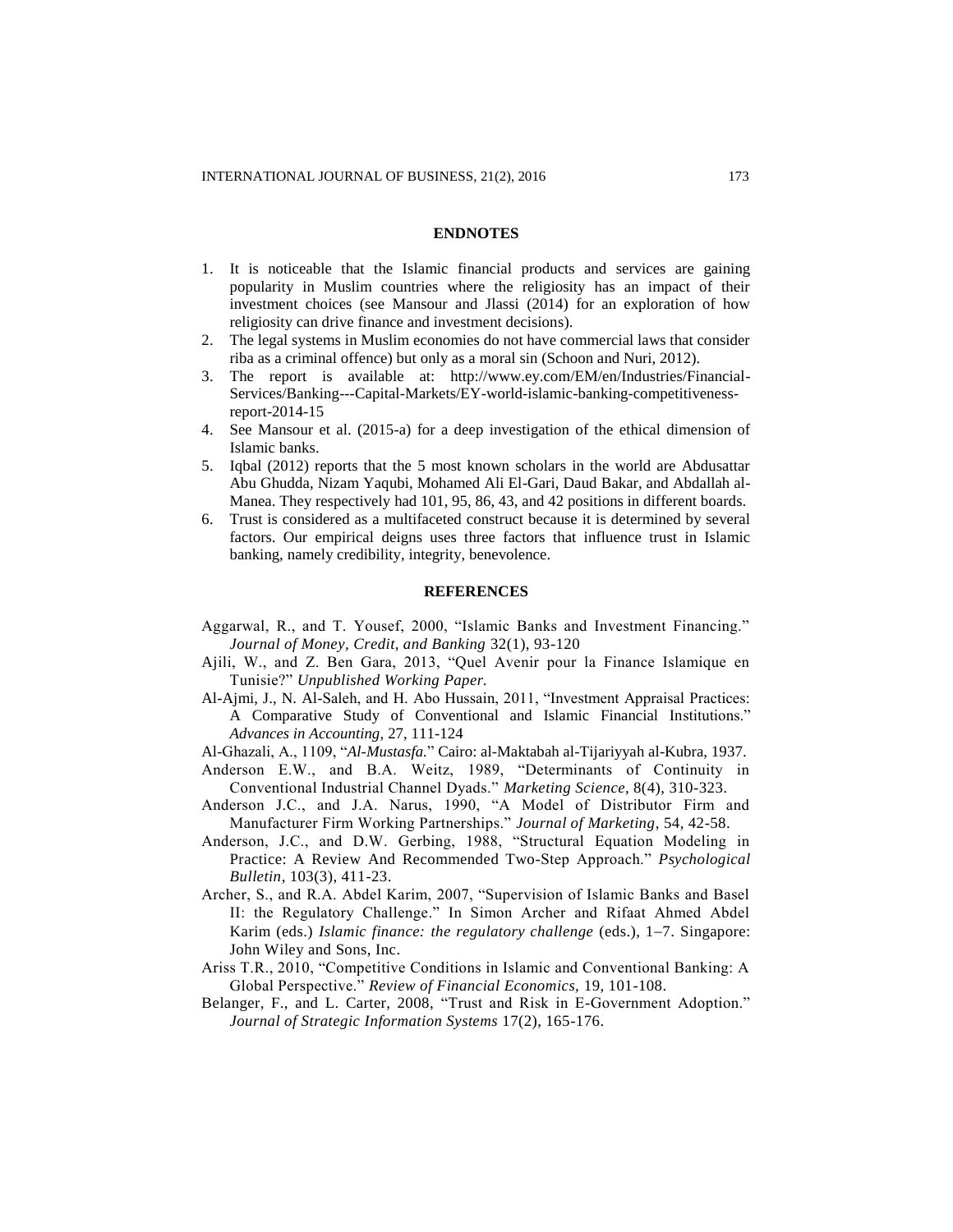- Bedoui, H. and Mansour, W., 2015, "Performance and Maqasid al-Shari'ah's Pentagon-Shaped Ethical Measurement", *Science and Engineering Ethics* 21(3): 555-576
- Benamour Y., 2000, "Confiance Interpersonnelle et Confiance Institutionnelle dans la Relation Client-Entreprise de Service." PhD Thesis, Université Paris IX Dauphine.
- Beng, P.K., 2004, "The Global March of Islamic Banking." *Asia Times.*
- Bidault, F., P.Y. Gomez and G. Marion, 1995, *Confiance, Entreprise et Société*, Collection Sciences de l'organisation, ESKA, Paris.
- Bin Mohamed, M., M.N.B.A. Badaruddin, and C.K. Choong, 2011, "Trust Formation Process in Islamic Banking in Malaysia." *African Journal of Business Management* 5(30), 11779-11785
- Bories, D., 2007, "Le Rôle Modérateur du Cycle de Vie Relationnel sur la Relation entre la Confiance, ses Antécédents et ses Conséquences." Actes du XXIIIème Congrès International de l'AFM, June 2007, Aix-les-Bains, 1-38.
- Bories, D., 2007, "Le Rôle Modérateur du Cycle de Vie Relationnel sur la Relation entre la Confiance, ses Antécédents et ses Conséquences." Actes du colloque de l'AFM
- Bouchard, R., 2009, "Fonds Souverains et Finance Islamique." *Revue d'économie financière* 9, 251-257.
- Chapra, U., 2012, "The Future of Islamic Economics." Speech presented at the Workshop on the Future of Islamic Economics, November 12-13, Jeddah, Saudi Arabia
- Chaudhuri, A., and M.B. Holbrook, 2001, "The Chain of Effects from Brand Trust and Brand Affect to Brand Performance: the Role of Brand Loyalty." *Journal of Marketing* 65, 81-93.
- Chong, B.S., and M.H. Liu, 2009, "Islamic Banking: Interest-Free or Interest-Based?" *Pacific-Basin Finance Journal* 17, 125–14
- Doney P.M., and J.P. Cannon, 1997, "An Examination of the Nature of Trust in Buyer-Seller Relationships." *Journal of Marketing*, 61(2), 35-51.
- Dusuki, A.W., 2010, "Do Equity-based Sukuk Structures in Islamic Capital Markets Manifest the Objectives of Shariah?" *Journal of Financial Services Marketing* 15(3): 203-214.
- Dusuki, A.W., and N.I. Abdullah, 2007, "Maqasid alShari`ah, Maslahah and Corporate Social Responsibility." *The American Journal of Islamic Social Science* 24(1), 25-45.
- Ebrahim, M.S., and S. Rahman, 2005, "On the Pareto-Optimality of Futures Contracts over Islamic Forward Contracts: Implications for the Emerging Muslim Economies." *Journal of Economic Behavior and Organization* 56, 273- 295.
- El-Hawary, D., W. Grais, and Z. Iqbal, 2007, "Diversity in the Regulation of Islamic Financial Institutions." *The Quarterly Review of Economics and Finance*, 46, 778-800.
- Fehri, D., 2004, "Impact de la Langue sur les Qualités Psychométriques des Echelles de Mesure: Cas de l'Échelle CETSCALE." Paper presented at 20ème congrès de l'Association Française de Marketing, Saint-Malo, 1-19.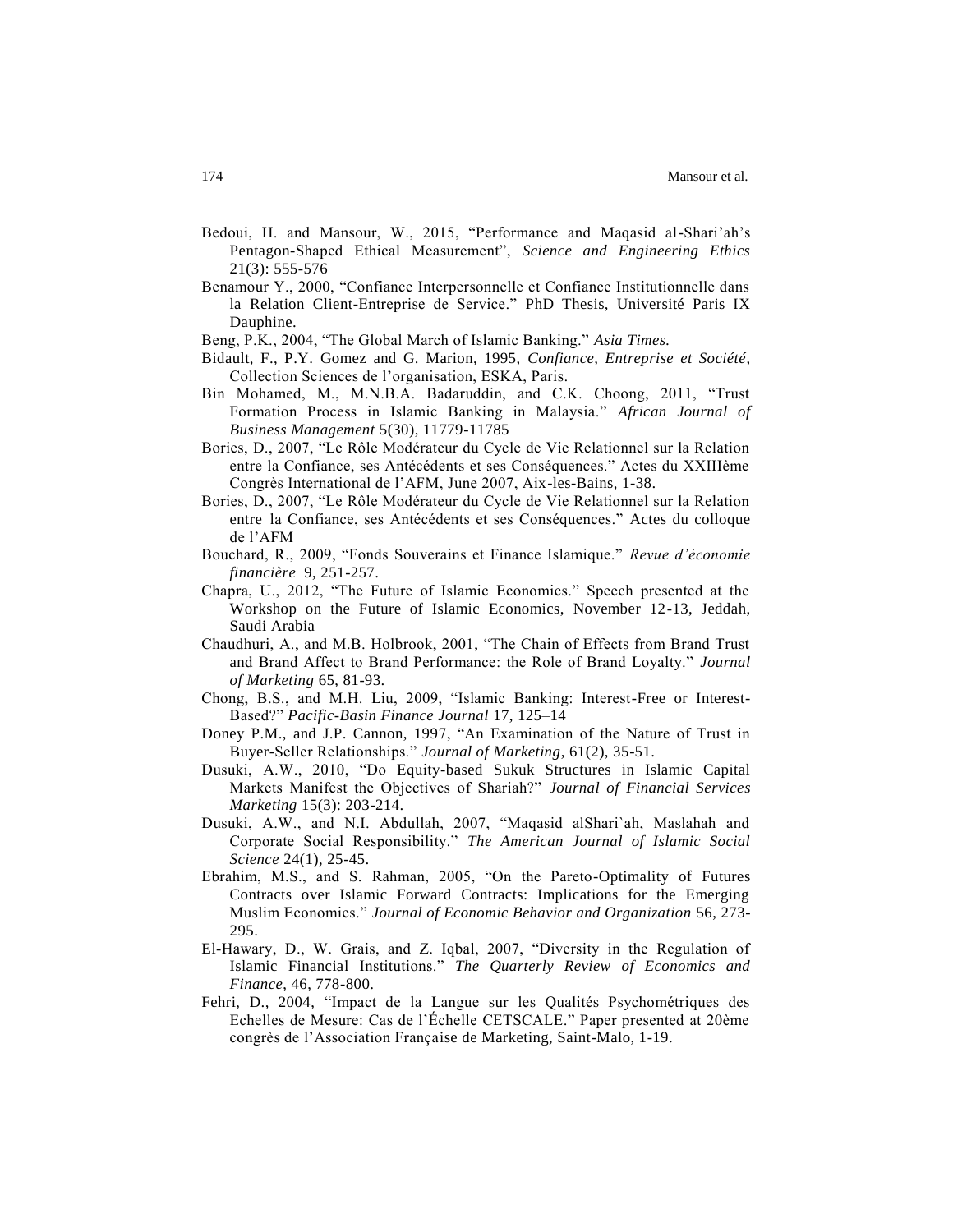- Fornell, C., and D.F. Larcker, 1981, "Evaluating Structural Equation Models with Unobservable Variables and Measurement Error." *Journal of Marketing Research*, 18(1), 39-50.
- Foster, J., 2009, "How Sharia-Compliant is Islamic banking?" Available online at: <http://news.bbc.co.uk/2/hi/business/8401421.stm>
- Frisou J., 2000, "Confiance Interpersonnelle et Engagement: une Réorientation Behavioriste." *Recherche et Applications en Marketing*, 15(1), 63-80.
- Fukuyama F., 1994, *Trust: the Social Virtues and the Creation of Prosperity*. Free Press.
- Ganesan S., and R. Hess, 1987, "Dimensions and Levels of Trust: Implications for Commitment to a Relationship." *Marketing Letters*, 8(4), 439-48.
- Gatfaoui G., 2003, "Les Mécanismes de la Confiance dans le Discours des Clients: le Cas d'une Banque Mutualiste." Actes du 19ème congrès de l'AFM, 1162- 1178.
- Gefen, D., 2000, "E-commerce: the Role of Familiarity and Trust." *Omega*, 28, 725-37.
- Gurviez P., 1999, "Rôle de la Confiance dans la Relation Consommateur- Marque: Proposition d'un Modèle Structurel." NEGOCIA et Programme doctoral ESSEC d'AIX.
- Gurviez P., and M. Korchia, 2002, "Proposition d'une Echelle de Mesure Multidimensionnelle de la Confiance dans la Marque." *Recherche et Applications en Marketing* 17(3), 41-61.
- Habib A., 2011-a, *Product Development in Islamic Banks.* Edinburgh: Edinburgh University Press
- Habib, A., 2011-b, "Maqasid al-Shari'ah and Islamic Financial Products: a Framework for Assessment." *ISRA International Journal of Islamic Finance* 3(1), 149-160
- Hair, J.F., W.C. Black, B.J. Babin, R.E. Anderson, and R.L. Tatham, 2006, *Multivariate Data Analysis, Pearson*, Upper Saddle River, NJ.
- Haj Khelifa, A. and M. Kammoun, 2009, "La confiance Interpersonnelle et la Confiance Organisationnelle dans la Relation Client-Prestataire de Service: Cas de la Relation Client-Banque." Paper presented at Colloque International de l'ATM, Hammamet, 1-26
- Iqbal, M., 2001, "Islamic and Conventional Banking in the Nineties: A Comparative Study." *Islamic Economic Studies* 8(2), 1-27
- Iqbal, M., 2012, "Crisis of Confidence in Islamic Banking." *Working paper,* King Abdulaziz University.
- Karim, R.A.A., 2001, "International Accounting Harmonization, Banking Regulation, and Islamic Banks." *The International Journal of Accounting* 36, 169-193.
- Kennedy, S.M., K. Ferrell, and D.T. LeClair, 2001, "Consumers' Trust of Sales Person and Manufacturer: an Empirical Study." *Journal of Business Research* 51(1), 55-72.
- Khan, F., 2010, "How 'Islamic' is Islamic banking?" *Journal of Economic Behavior and Organization* 76(3), 805-820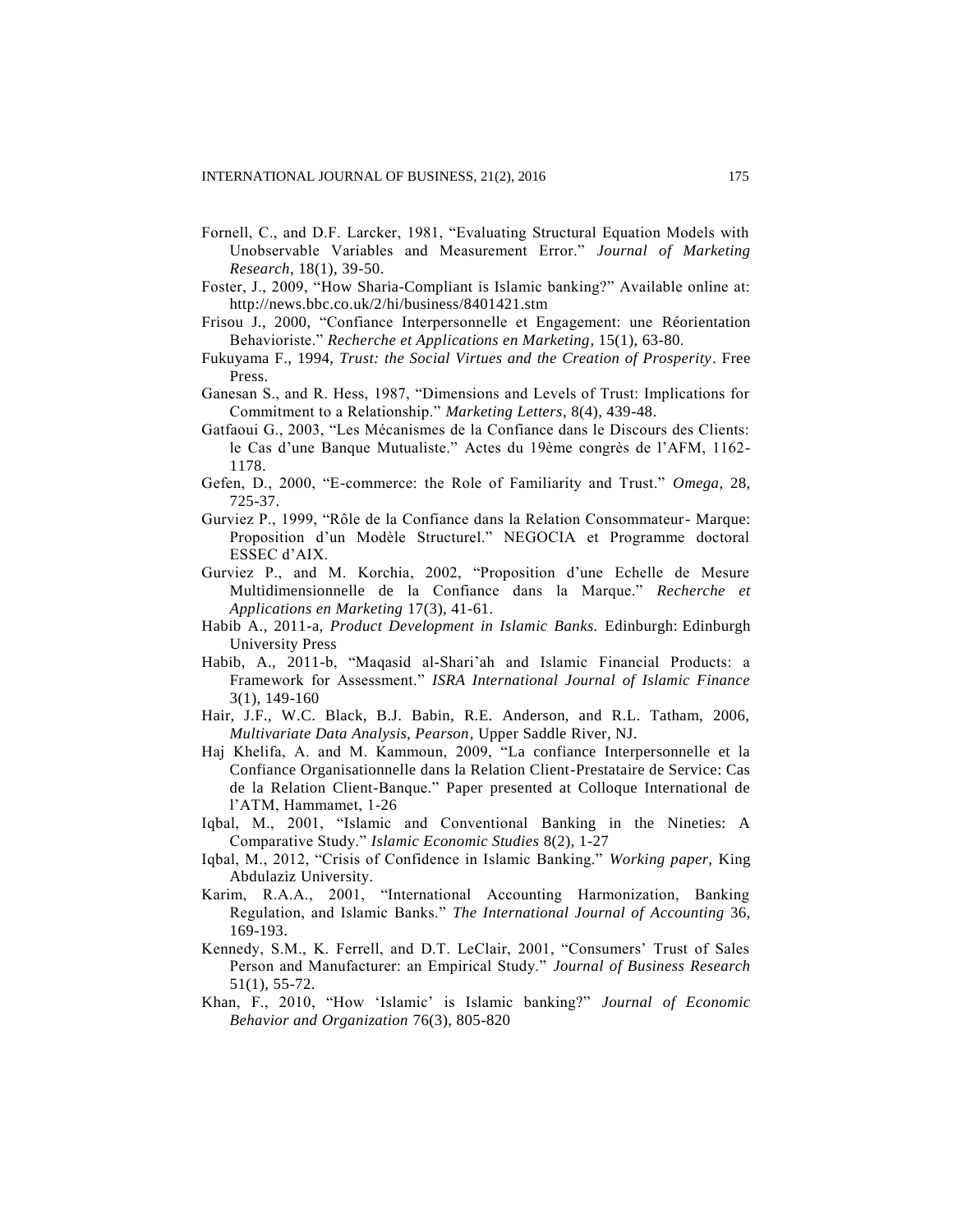- Kim, P., K. Dirks, and C. Cooper, 2009, "The Repair of Trust: a Dynamic Bilateral Perspective and Multilevel Conceptualization." *Academy of Management Review*, 34(3), 401-22.
- Levicki R., and B. Bunker, 1996, "Developing and Marketing Trust in Work Relationship's." *Trust in organizations: futures of theory and research*, Kramer and Tyler, 114-119.
- Majdoub, J. W. Mansour, and Jouini, J., 2016, "Market Integration between Conventional and Islamic Stock Prices", forthcoming in *North American Journal of Economics and Finance*
- Mansour, W. K. Ben Jedidia, and Majdoub, J., 2015-a, "How Ethical is Islamic Banking in the Light of Islamic Law?", *The Journal of Religious Ethics* 43(1): 51-77
- Mansour, W. M. Ben Abdelhamid, and Heshmati, A., 2015-b, "Recursive profitand-loss sharing", *The Journal of Risk* 17(6): 21-50
- Mansour, W., M. Ben Abdelhamid, O. Masood, and G.S.K. Niazi, 2010, "Islamic Banking and the Customers' Preferences: the Case of the UK." *Qualitative Research in Financial Markets* 2(3), 185-199.
- Masrek M.N., N.A. Uzir, and I.I. Khairuddin, 2012, "Trust in Mobile Banking Adoption in Malaysia: A Conceptual Framework." *Journal of Mobile Technologies, Knowledge and Society*, 1-12.
- Mayer R.C., J.H. Davis, F.D. Schoorman, 1995, "An Integrative Model of Organizational Trust." *Academy of Management Review* 20(3), 709-734.
- McKnight, D.H., L.L. Cummings, and N.L. Chervany, 1998, "Initial Trust Formation in New Organizational Relationships." *Academy of Management Review*, 23(3), 473-490
- Moorman C., R. Deshpande, and G. Zaltman, 1993, "Factors Affecting Trust in Market Research Relationships." *Journal of Marketing* 57(1), 81-101.
- Moorman C., Zaltman G., (1992). "The Dynamics of Trust within and between Organizations." *Journal of Marketing research* 29, 314-318.
- Morais, R.C., 2007, "Don't Call It Interest." *Forbes,* 180(2), 122-132
- Moulins J.L., K.N. Phan, and J. Philippe, 2010, "De la Qualite de Serbice a la Fidelite des Client: une Investigation sur le Secteur Bancaire au Vietnam." *Acte de congrès des tendances marketing.*
- Muawanah, U., 2010, "Praktik Corporate Governance and Spritual Islami di Perbankan Islamic: Pendekatan Mixed Method." Disertai PDIA PPSFEUB.
- Pluchart, J.J., 2010, "La Confiance Institutionnelle en Question." Cahiers de Recherche PRISM-Sorbonne.
- Rammal, H.G., and R. Zurbruegg, 2007, "Awarness of Islamic Banking Products among Muslims: The Case of Australia." *Journal of Financial Services Marketing,* 12:1, 65-74
- Roussel, P., F. Durrieu, E. Campoy, and A. El Akermi, 2002, "Méthodes d'Equations Structurelles: Recherche et Applications en Gestion." *Economica,* Paris
- Schoon, N., and J. Nuri, 2012, "Comparative Financial Systems in Judaism, Christianity and Islam: The Case of Interest." *Unpublished Working Paper.*